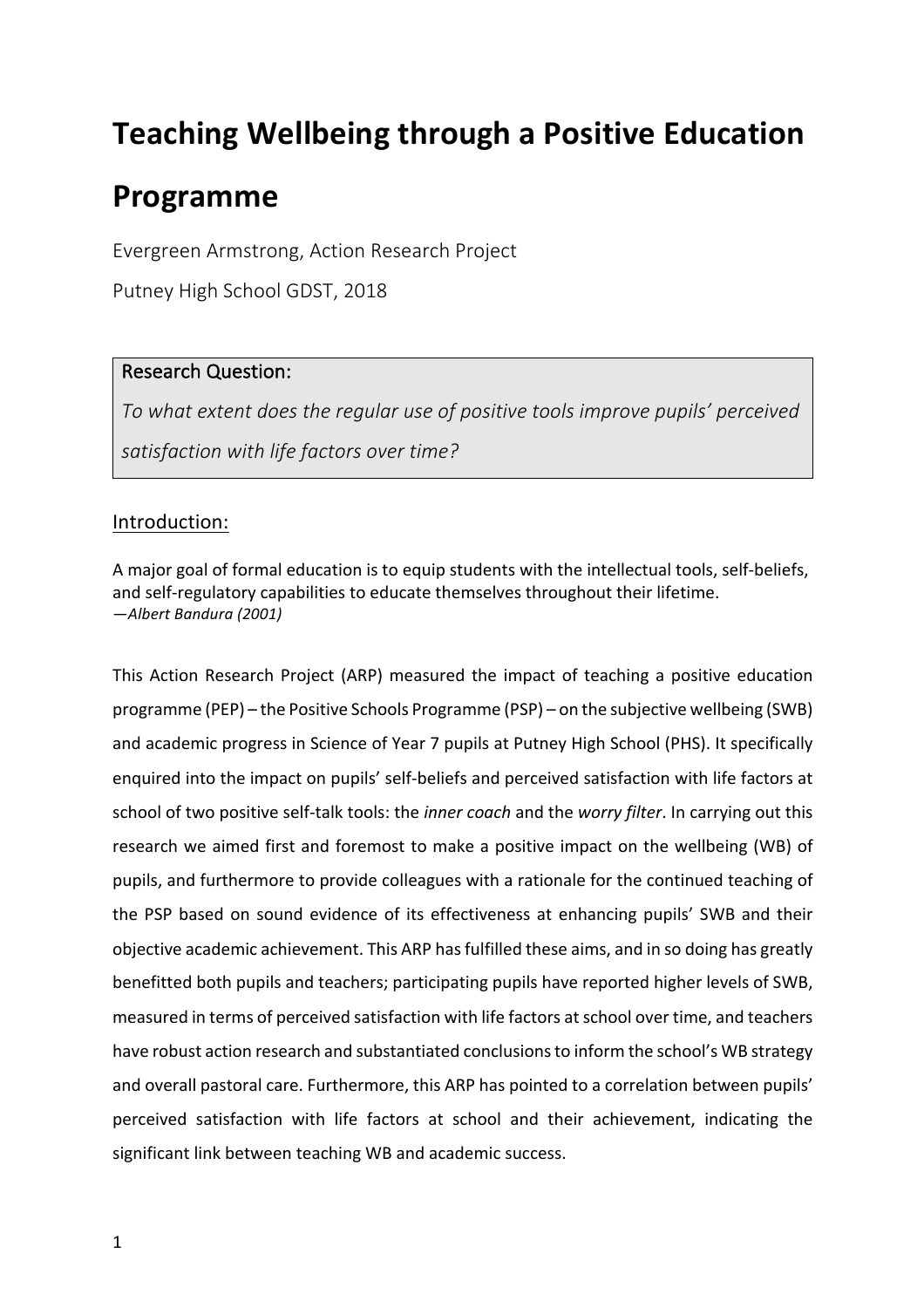## Background, Context & Need

## **The Positive Schools Programme, Positive, and the GDST**

The PSP has been developed by Positive<sup>1</sup> in collaboration with teachers from the Girls Day School Trust (GDST) since the Summer Term 2016. Positive's training for teachers, pupils, and parents is founded on scholarship in the fields of positive psychology (PP) and neuroscience to '...help establish psychological wellbeing within the heart of a school's culture.<sup>'2</sup> In 2016-2018 Positive have taken 241 teachers and staff at 23 of the GDST schools and 2 academies through the PSP.<sup>3</sup> PHS has participated in the Positive/GDST collaboration since its inception and is a 'Pioneer School': as of July 2018, 11 teachers and staff from PHS have been trained and accredited by Positive to teach the PSP and are now Positive Practitioners. In 2017–2018 all pupils in Years 7, 11, and  $12/13$  were taught a 6-week scheme of Positive lessons through the school's Personal, Social, Health, and Economic (PSHE) curriculum. Each Positive scheme of work (SOW) was developed and differentiated by Positive teachers with the relevant needs and abilities of their year group in mind. Looking ahead to 2018–2019, Positive lessons will be taught by Positive teachers to pupils in every year of PHS senior school on a rotating carousel of three core Positive lessons, and Positive's new online training course for parents will be trialed with parents of Year 7 pupils between November 2018–February 2019. The PSP is firmly embedded within PHS's WB strategy and has been championed by participating teachers as it has gained momentum across the GDST.

#### *Putney High School, Wellbeing, and Action Research*

Within the context of PHS, two annual school objectives in particular have motivated this ARP: **To develop a collaborative culture** and **to be a positive school**. Collaboration and positivity are the essence of the PHS ethos, and so it seemed intuitive to theorise that pupils and teachers who develop positive habits of mind and speak kindly to themselves will develop positive relationships and be kind to others. At the start of this research process, the value of the PSP to PHS's WB strategy and to achieving our aims of being a collaborative and positive

 $1$  https://www.positivegroup.org/

<sup>2</sup> https://www.positivegroup.org/schools

 $3$  Appendix 1: Positive PARS Report (2018)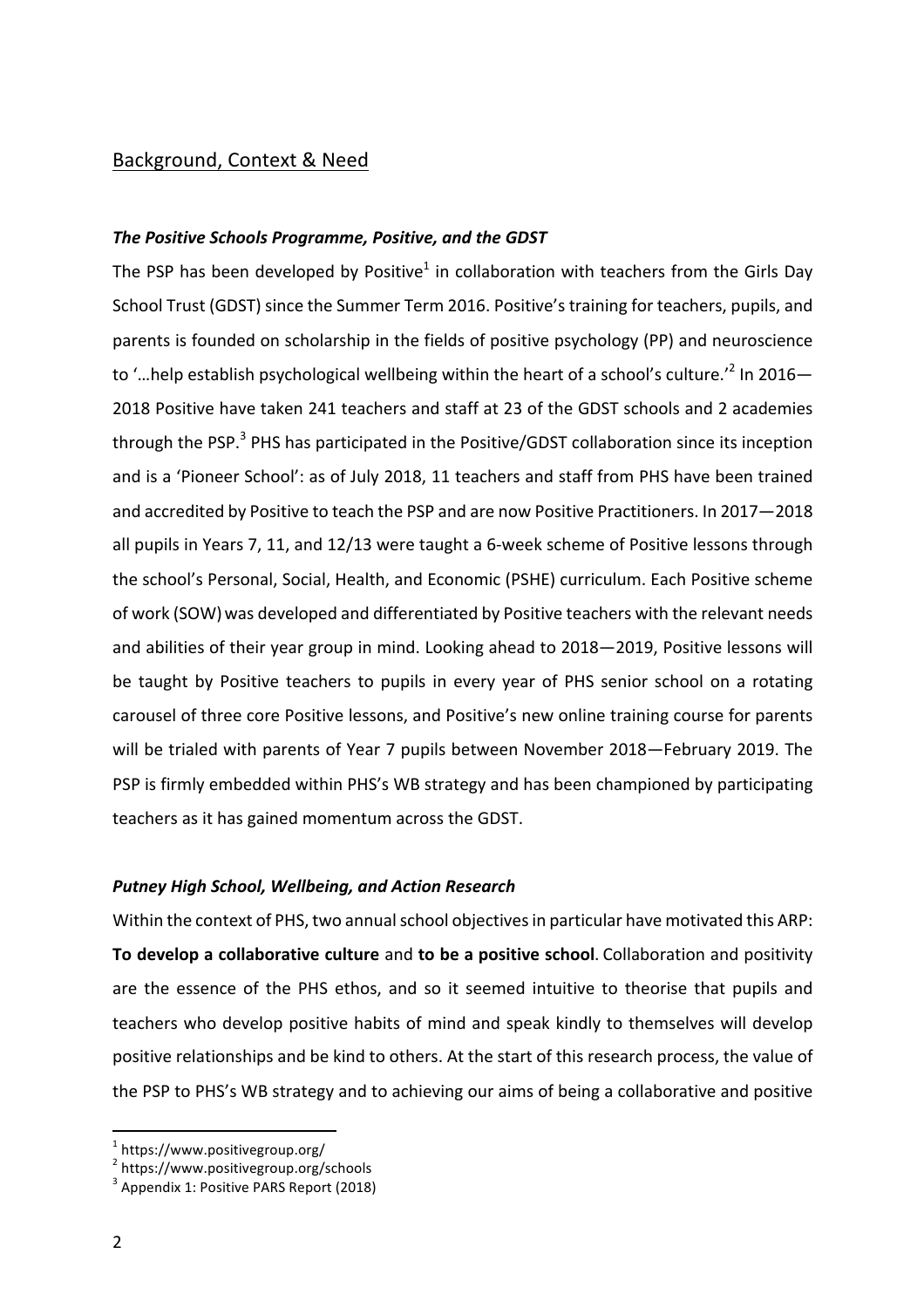school seemed self-evident however as a teacher of the PSP and Head of Wellbeing Innovation I was interested to learn what the specific impact of the PSP was on pupils (both at PHS and across the GDST). Participating in PHS's established ARP programme was an opportune way to do so. A further opportunity arose in January 2018 to enhance this ARP through participating in Positive's action research and becoming a Positive Action Researcher (PAR); Positive have defined the role and objective of the PARs as being:

*…to participate in collaborative behavioural experiments that embed the skills and knowledge learnt through the Positive Schools Programme. PARs experiments means they can apply their own* learning to the ethos, curriculum and culture of the school. Each PAR will be the pioneer of research at their school, and lead the way in developing exciting, robust and interesting findings which will enhance both the students, and staff's psychological wellbeing.<sup>4</sup>

Positive ran a 1-day training course at the GDST to set up the PARs Study with participating GDST teachers, Evergreen Armstrong (Putney High School), Julie Bowman (Newcastle High School), Amy Hostler (Portsmouth High School), Olivia Hutchings (Nottingham High School), and Nicola Latter (Brighton & Hove School). The full PARs Report is available to read in conjunction with this ARP (Appendix 1).

Teachers participating in the PARs Study were all Heads of Year (HODs) or had pastoral responsibilities at GDST schools and therefore had relevant experience of observing and supporting pupil WB. Upon discussing the possible focus of the PARs Study it was swiftly identified that the tendency in our pupils to self-criticise and over-worry about various life factors at school were recognisable as having a negative impact on pupil WB throughout the senior school years; while the observed focus and cause of pupil worries varied between different year groups, rumination and self-limiting beliefs – particularly around the life factors of self-image, friendships, school-work, achievements, and future prospects – were a shared concern of participating PARs. We agreed that the PARs Study would not only afforded a valuable opportunity to drill down and discover specifically what aspect/s of and which of these life factors students were worrying about at each age and stage of their senior school life, it would also allow us to understand how teaching the PSP and positive tools can help alleviate these worries and empower pupils to manage their thoughts and emotions, while simultaneously holding the potential to promote more positive mind-sets and greater

 $4$  Appendix 1: The Positive PARS Report (2018)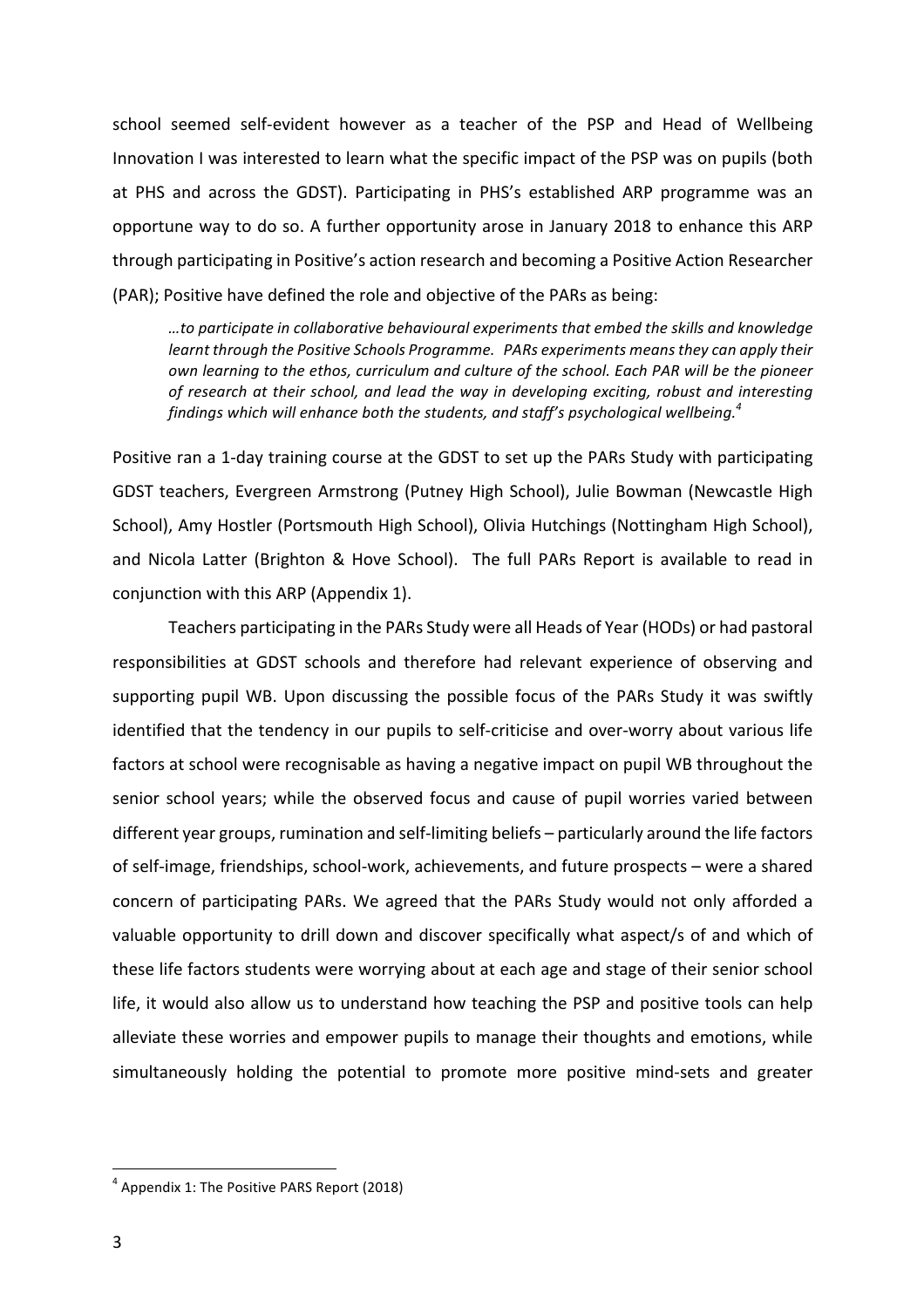perceived satisfaction with life factors at school overall; objectives that we unanimously agreed were of value to our pupils and schools.

## Literature Review

The study of happiness and WB within Psychology and PP is extensive, and studies of SWB and life satisfaction (LS) have long since been established amongst adults (Diener et al., 1999). Studies of SWB and LS amongst children and adolescents are fewer (Proctor, C.L., Linley, P.A. & Maltby, J., 2009), and fewer still can be found on young peoples' school satisfaction (SS) (Heubner 2001). Heubner defined SS as, 'a cognitive-affective evaluation of overall satisfaction with one's school experiences' that, 'differentiated clearly from satisfaction with other life domains, such as satisfaction with family, friends, self, living environment, etc.' (Huebner, 1994; Huebner et al., 1998). A review of the literature on SS suggests that young peoples' perceived satisfaction with learning and achievement are dominant factors of research into SS, as it relates to young peoples' overall LS and SWB. This is interesting *vis a vi* the raising number of reports on increasing incidence of mental ill-health and disorder amongst young people and in relation to the majority of young people spending on average 30 hours a week in school.<sup>5</sup> There is clear scope and an urgent need for psychologists – and educational policy makers – to pay greater attention to young peoples' SS and to ensure that SS is constructed in broader terms than academic achievement alone. This ARP speaks to this need by delineating five factors of school-life for participating pupils to provide perceived satisfaction measures of over time: self-image, friendships, school-work, achievements and future prospects – all of which participating pupils agreed are factors that their experience of and beliefs about impact on how satisfied they feel with their life at school. This challenges Heubner et al.'s idea of SS being different to satisfaction with factors such as friendships and self-image by proposing that, on the contrary, factors such as friendships and self-image

 $<sup>5</sup>$  Appendix 2: The State of Positive Education Report, published by The World Education Summit and the</sup> International Positive Education Network (IPEN)

https://www.worldgovernmentsummit.org/api/publications/document/8f647dc4-e97c-6578-b2f8 ff0000a7ddb6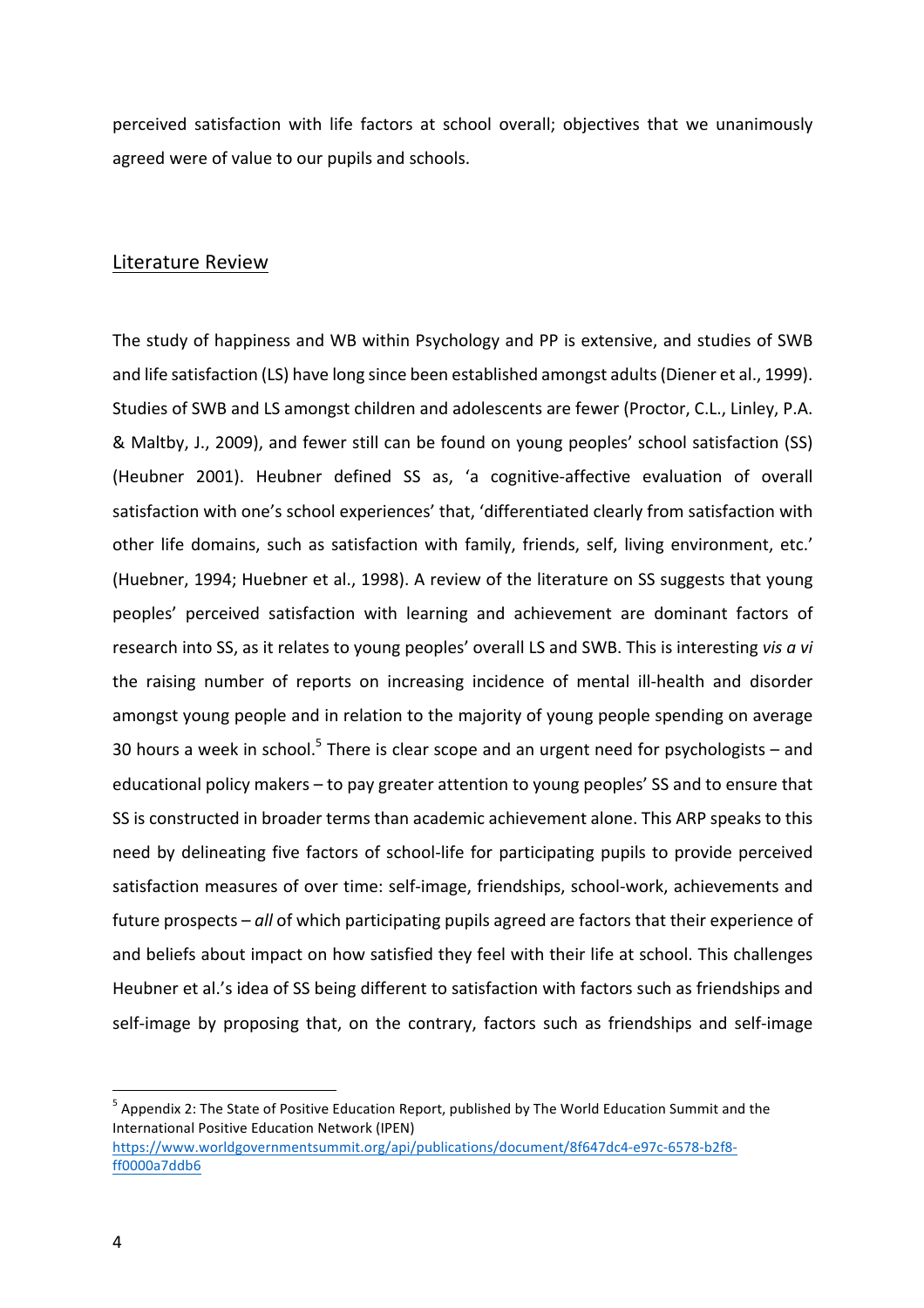emerge from and are integral to SS. Subjective feelings about school-work (learning in lessons, independent study) and achievements (grades, attainment, feedback) are included and recognised by this ARP as significant but not exclusive measures of a young person's LS at school. 

In contrast to the scant research into young peoples' perceived satisfaction with and self-beliefs about specific life factors in school, a great deal of research on the relationship between young peoples' self-belief and their academic achievement *has* been conducted. One of the trickiest topics in this body of research is the debate over direction of causality. Does *believing* you can mean you can? Or does *achieving* make you believe you can? Quinn and Duckworth (2005) provide convincing evidence for reciprocal causality between happiness and achievement, which has been replicated in more recent studies (e.g. Huebner, E.S., & Kimberly, J.H, 2015, and Steinmayr R., Crede J., McElvany N., & Wirthwein L., 2016). The conundrum of causality has been highlighted by Pajares and Schunk (2001):

Although some results suggest that prior self-concept can, in some circumstances, influence *subsequent academic achievement (March, Bryne, & Yeung, 1999), most self-concept*  researchers currently support a "reciprocals effects" model in which self-belief and achievement are viewed as exercising a reciprocal influence (March & Yeung, 1997); Wigfield *& Karpathian, 1991.*

Notwithstanding this acknowledgement, and following Bandura's social cognitive theory of self-efficacy (Bandura, 1986), Pajares and Schunk make a case for the causal influence on achievement of self-efficacy beliefs:

Schunk assessed students' self-efficacy for learning novel tasks prior to instruction and then related that self-efficacy to subsequent achievement and motivation during instruction. Other findings show that efficacy beliefs influence academic achievement and mediate the effect of *possessed skills on subsequent achievement by influencing effort, persistence, and perseverance (e.g., Collins, 1982).*

They conclude that, 'both self-efficacy and self-concept are powerful motivation constructs that predict academic achievements at varying levels'.<sup>6</sup> Similarly, a meta-analysis of longitudinal studies investigating the relation between self-beliefs and achievement found that, 'Estimated effects are consistent with a small, favorable influence of positive self-beliefs

 

 $^6$  Pajares, P., & Schunk, D. H. (2001). Self-Beliefs and Schools Success: Self-Efficacy, Self-Concept, and School Achievement. In Riding, R.J., & Rayner, S. G., (Eds.), Self-Perception. International Perspectives on Individual Differences, Vol. 2 (p.251). Westport: Ablex Publishing.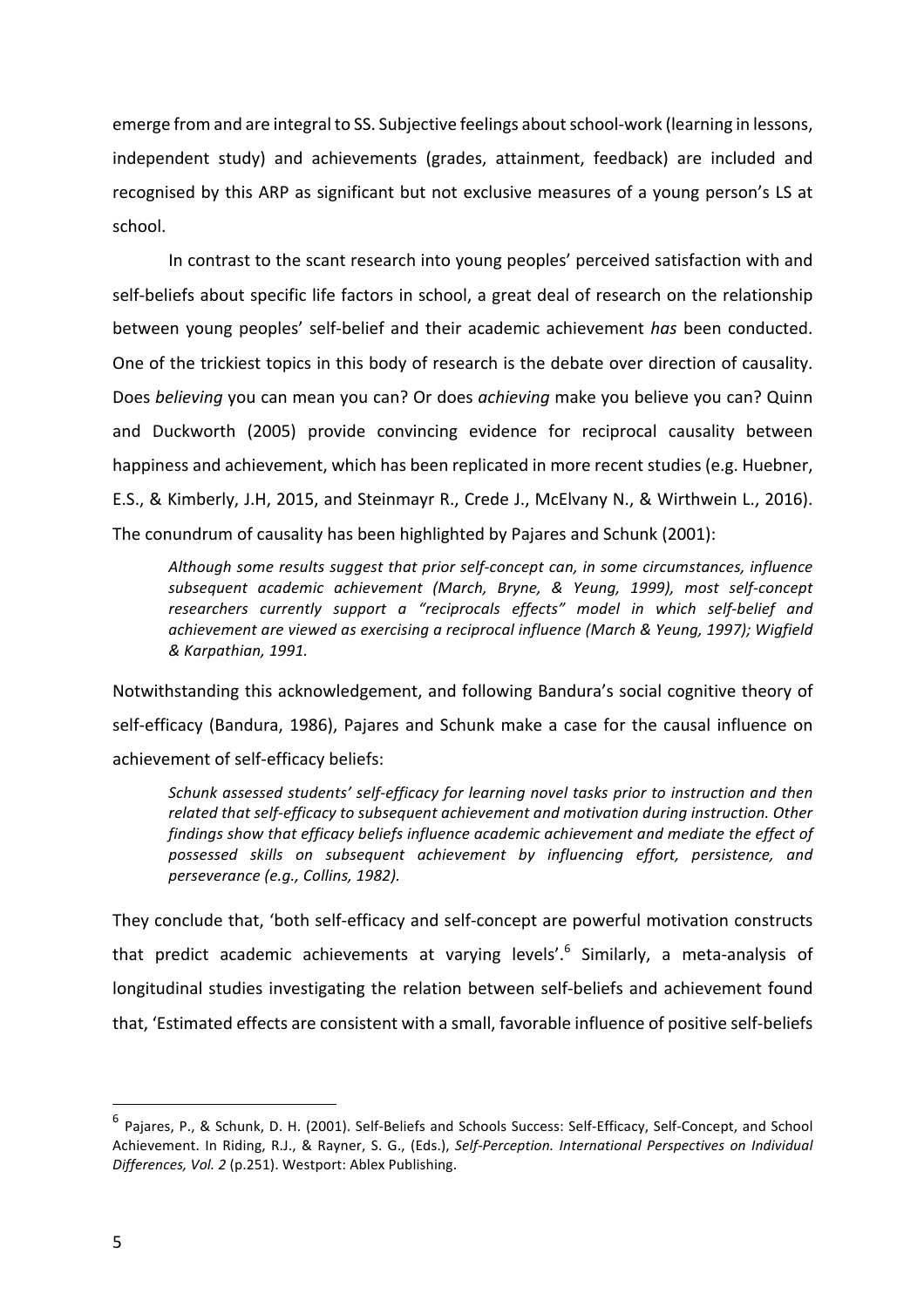on academic achievement.'<sup>7</sup> Maddux (2009) has argued that, 'We can influence self-efficacy beliefs by imagining ourselves or others behaving effectively or ineffectively in hypothetical situations, $^8$  This is of great interest when considering the potential impact of the positive tool of the inner coach, which encourages the visual and auditory imagining of a real or symbolic 'coach' to encourage a young person (or adult) to challenge negative self-talk and develop positive self-beliefs. While the case for reciprocity between LS/overall SWB and academic achievement is accepted, research indicating the influence of high self-efficacy and positive self-beliefs on academic achievement, including pupils' positive self-belief in their own ability to influence and enhance their self-efficacy, is central to this study.

This ARP emerges from an all-girls setting and it is therefore appropriate to review the literature on the gender differences in the SWB and LS amongst adolescents. At this point it must be noted that the potential of the PSP within an all-boys or co-ed environment is not underestimated.<sup>9</sup> Parallel studies within all-boys and/or co-ed environments would be of great interest to address questions of individual difference and the response to the PSP (indications for future research are discussed under Evaluations/Reflections/Impact).

An investigation into gender differences on LS and self-esteem as well as the association between self-esteem and LS in Norwegian adolescents aged 13-18 years found that boys report higher self-esteem LS than girls. Self-esteem has a positive role in association with adolescents' LS, and this relationship was equally strong for both genders and across age (Moksnes and Espnes, 2013). Deak and Adams (2010) dedicated a chapter to self-esteem in their book *How Girls Thrive*, and referenced Fennema and Leder's *Mathematics and Gender* specifically their chapter on "Internal Beliefs", in which they claim that "affective variables have a more important influence on the achievement and participation of females than they do for males", and assert that 'girls perform better and report more satisfaction and confidence in democratic, cooperative, connected, inclusive hands-on educational settings.'<sup>10</sup>

 $^7$  Valentine, J.C., DuBois, D.L., & Cooper, H. (2004). The Relation Between Self-Beliefs and Academic Achievement: A Meta-Analytic Review. *Educational Psychologist, 39:2,* 111- 133. DOI: 10.1207/s15326985ep3902\_3

<sup>&</sup>lt;sup>8</sup> Maddux, J.E. (2009). Self-Efficacy: The Power of Believing You Can. In Lopez, S.J., & Snyder, C.R. (Eds.), The *Oxford Handbook of Positive Psychology, Second Edition* (pp. 337). Oxford: Oxford University Press.

 $9$  https://positivegroup.blog/2018/04/19/positive-welcomes-dulwich-college/

<sup>&</sup>lt;sup>10</sup> Deak, J., & Adams, D. (2010). *How Girls Thrive.* (p.19) Green Blanket Press.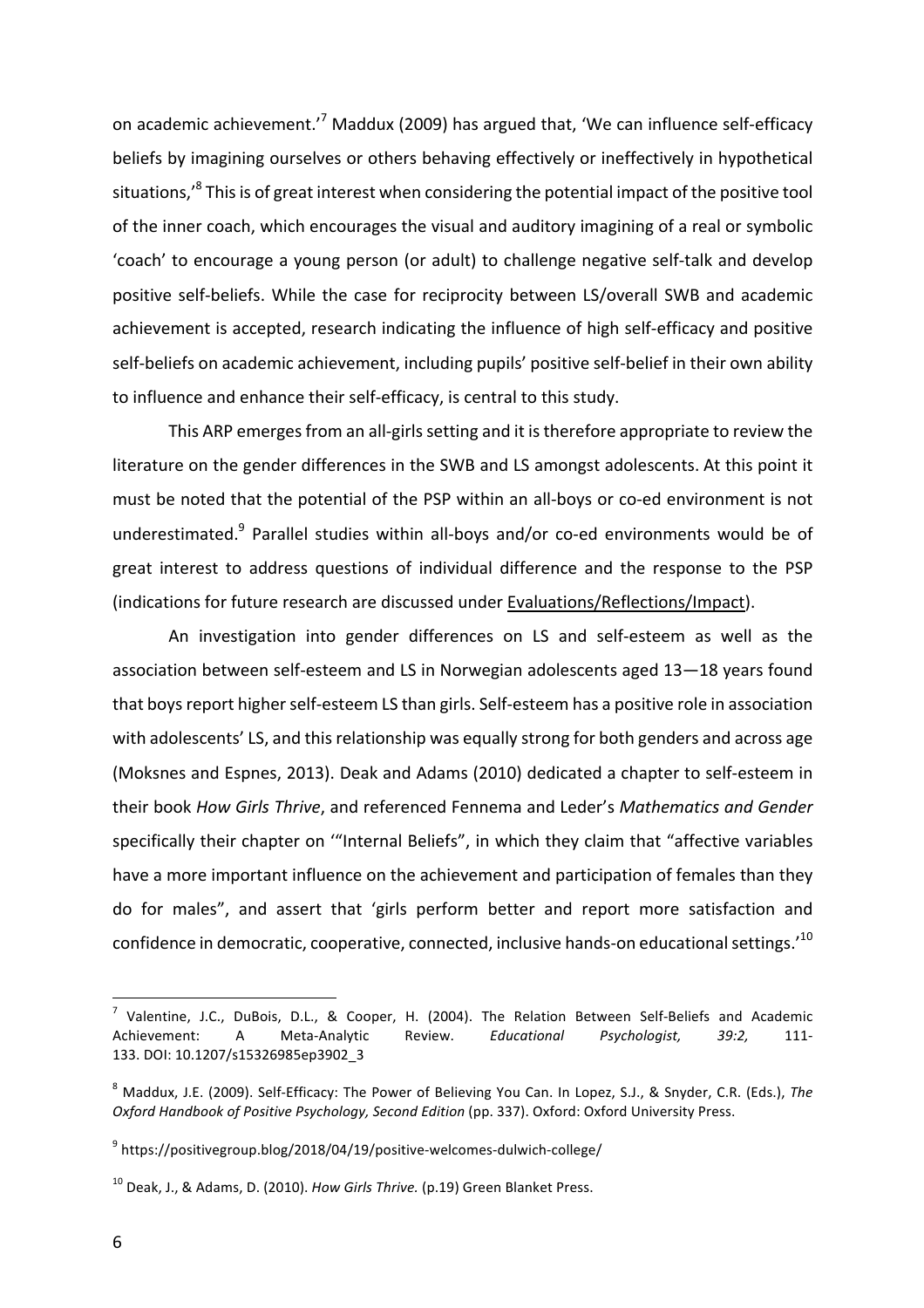The PSP at PHS generates these positive conditions for learning for girls, while addressing the important issue of how to raise girls' self-esteem.

In discussing self-beliefs, self-esteem  $-$  when theorised as a factor of self-concept  $$ has been defined as a construct distinct from self-efficacy (Pajares, P., & Schunk, D. H., 2001) yet the potential of PP to enhance self-esteem *and* self-efficacy, understood as separate elements of the entirety of beliefs one holds about oneself, makes literature on high levels of low self-esteem amongst girls, particularly within school contexts, relevant to the current study. Considered in relation to findings that girls strongly relate SS to LS (Danielson, Samdel, Hetland, and Wold, 2009, and Katja, R., Åstedt-Kurki, P., Marja-Terttu, T., & Pekka, L., 2009), and that gifted students associate LS more with school experience than non-gifted students (Ash and Huebner, 1998), we have further reason to carry out this ARP in the high achieving all-girls context of PHS. Interesting comparative investigations could be conducted into the impact of the PSP on pupils in mixed-ability single-gender schools and in mixed-ability co-ed environments, gathering evidence on what difference, if any, gender and ability make to the efficacy of the PSP, while simultaneously addressing broader questions of whether PP needs to be tailored to different educational contexts, and if so, how.

The importance of teaching pupils to challenge negative thinking and alleviate anxieties by using cognitive tools that raise self-esteem, strengthen positive self-belief, stretch cognitive flexibility, and promote resilience, hope and learnt-optimism are increasingly being recognised by schools as central to their success as educators in the  $21<sup>st</sup>$ century. As PP has gathered momentum it has opened up avenues for related fields of Applied Positive Psychology (APP) and Positive Education (PE) to emerge, and there is now a substantial body of literature addressing questions such as, 'Can wellbeing be taught in schools?' And 'What does a Positive School look like?' As schools increasingly value WB, PP is finding its place for teaching in schools, and Clonan et al. (2004) have highlighted that, 'the challenge for positive psychology is to establish  $[...]$  how the teaching and natural environment can be used to capitalize on positive psychology principles, and how a school can maintain and plan for sustained change.' (Linley et al., 2009). Addressing the latter question directly, Huebner et al. (2009) have theorised the following characteristics of a positive school: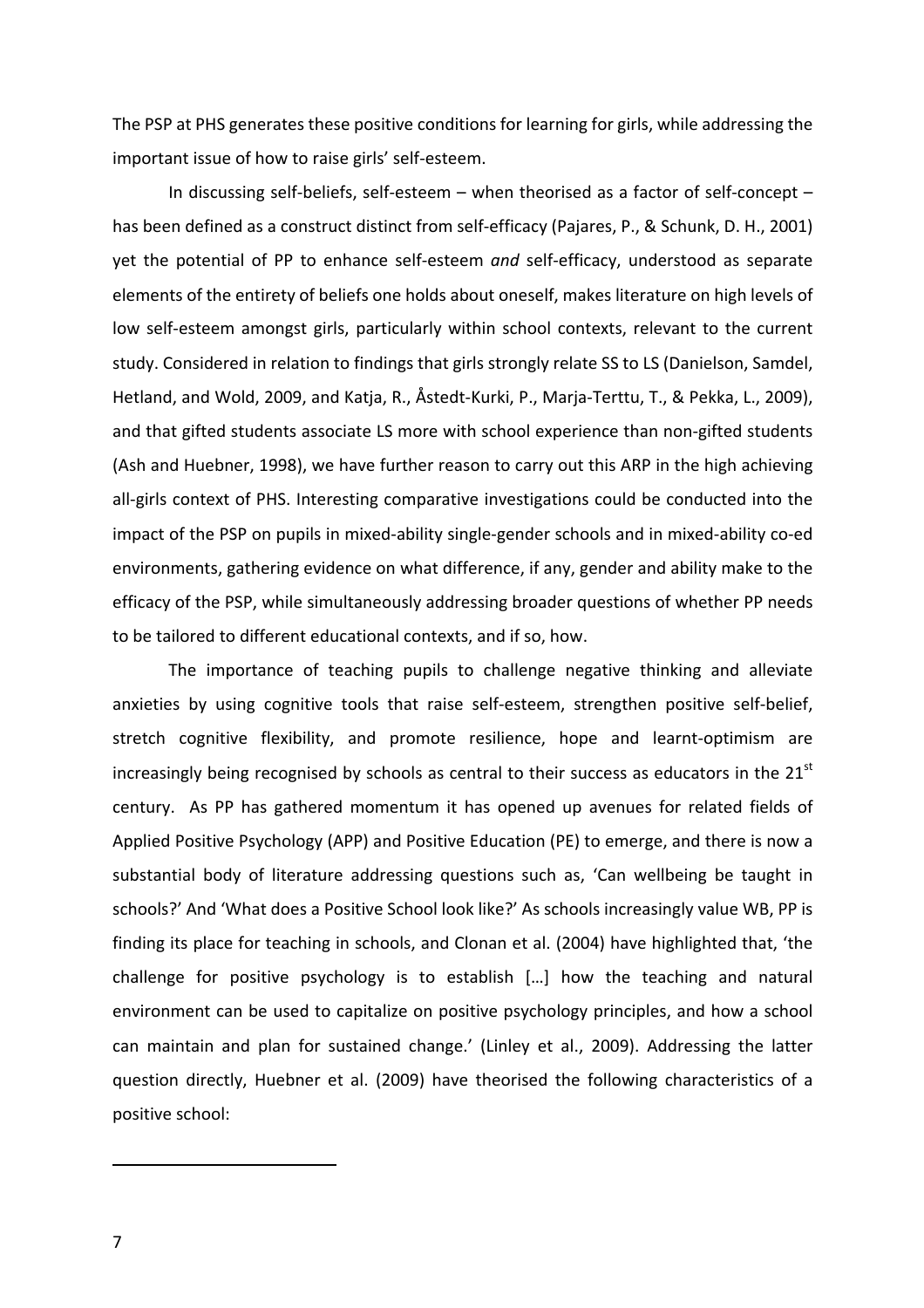- 1. Positive Schools appreciate the importance of SWB to students' academic success.
- 2. Positive Schools work with individual differences in personality, abilities, and interests to maximize the goodness of fit between school experiences and students' needs.
- 3. Positive Schools facilitate supportive teacher and peer relationships.
- 4. Positive Schools emphasize instructional tasks that enhance student involvement through offering appropriately challenging, interesting, and voluntary activities.

Seligman et al. have been the forerunners of PE, and pioneers of three of the most successful and influential case studies of teaching WB through classroom interventions; at the Geelong Grammar School (GGS), on the Penn Resiliency Programme (PRP) and through the Strath Haven Positive Psychology Curriculum.<sup>11</sup> GGS has taken a whole school approach to wellbeing, embedding the teaching of  $PP$  – defined in terms of PERMA: Positive Emotion, Engagement, Relationships, Meaning, and Achievement  $-$  as stand-alone courses and within curricula across school. Kirschman et al. (2009) describe how on the PRP:

Cognitive behavioural therapy is used to increase resilience by building skills, such as the ability to *identify* multiple, accurate causes of a problem and balance optimistic thoughts with the reality of the situation, Adolescents are taught to identify negative beliefs, to evaluate those beliefs by examining evidence for and against them and to generate more realistic *alternatives.* 

At Strath Haven, students whose language arts classes incorporated the PP curriculum developed 'strengthened curiosity, love of learning, and creativity, by the reports of teachers who did not know whether the students were in the positive psychology group or not.<sup>12</sup> School-based PP interventions such as these are of interest to psychologists who have evaluated how effective they are at increasing the SWB of young people. Walters (2011) reviewed evidence from 12 school-based PP interventions and concluded that 'positive psychology programs are significantly related to student wellbeing, relationships and academic performance.<sup>13</sup> Shoshani and Steinmetz (2013) evaluated a positive psychology school-based intervention at a large middle school in the centre of Israel and found that:

 $11$  Seligman, M. E., Ernst, R. M., Gillham, J., Reivich, K., & Linkins, M. (2009). Positive education: Positive psychology and classroom interventions. Oxford Review of Education, 3:35, 311-293.

<sup>&</sup>lt;sup>12</sup> Seligman, M.E. (2011). *Flourish: A New Understanding of Happiness and Well-Being* – and How to Achieve *Them.* (p.85) London: Nicholas Brealey Publishing.

<sup>&</sup>lt;sup>13</sup> Waters, L. (2011). A Review of School-Based Positive Psychology Interventions. *The Australian Educational and Developmental Psychologist, 28:2,* 75-90. DOI:10.1375/aedp.28.2.75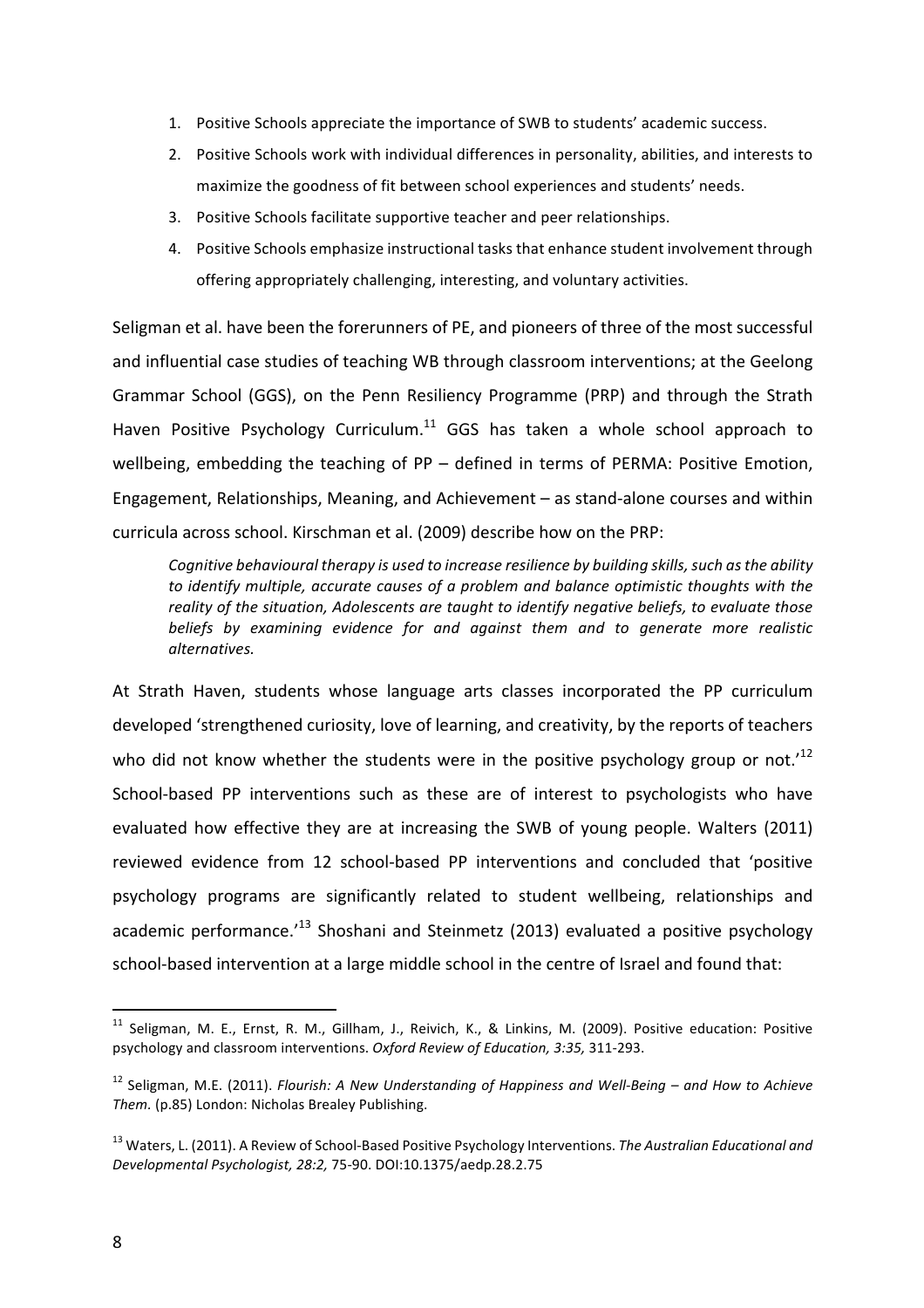*…the intervention strengthened self-esteem, self-efficacy and optimism, and reduced interpersonal*  sensitivity symptoms [...] These results demonstrate the potential benefits of evidence-based positivepsychology interventions for promoting school-children's mental health, and points to the crucial need to make education for well-being an integral part of the school curriculum.<sup>14</sup>

Furthermore, there has been interesting research into the impact of teaching character strengths within the school curriculum as a means of increasing LS and SWB among young people (Wood et al. 2010). Additionally, the value of teaching young people the skills of selfregulation and, importantly, *their belief in their ability to do so*, has also been recognised in the field of epidemiology and psychiatry:

*A longitudinal project aimed at identifying the personal characteristics and the developmental*  pathways conducive to successful adaptation from childhood to adulthood [concluded that] *Adolescents' self-efficacy beliefs to manage positive and negative emotions and interpersonal*  relationships contribute to promote positive expectations about the future, to maintain a high self*concept, to perceive a sense of satisfaction for life and to experience more positive emotions.*<sup>15</sup>

It is abundantly clear from the literature that PP interventions and PEPs in schools are having a positive effect on young people.

## The Innovation

## *Research question and hypothesis*

After agreeing the research question, *To what extent does the regular use of positive tools improve pupils' perceived satisfaction with life factors over time?* we hypothesised that pupils who were taught to develop and use an *inner coach* – a positive self-talk tool to challenge self-criticism and negative thinking – and the *worry filter* – a cognitive tool to separate useless worries from useful ones, i.e. worries that can be influenced – at least once a week over a four-week period, would perceive themselves as more satisfied with life factors at school, such as self-image, friendships, school work, achievements, and/or future prospects, than those who don't use these positive tools:

<sup>&</sup>lt;sup>14</sup> Shoshani, A. & Steinmetz, S. (2014). Positive Psychology at School: A School-Based Intervention to Promote Adolescents' Mental Health and Well-Being. *Journal of Happiness Studies, 15,*  1289-1311. https://doi.org/10.1007/s10902-013-9476-1

<sup>&</sup>lt;sup>15</sup> Caprara, G., Steca, P., Gerbino, M., Paciello, M., & Vecchio, G. (2006). Looking for adolescents' well-being: Selfefficacy beliefs as determinants of positive thinking and happiness. *Epidemiology and Psychiatric Sciences, 15:1*, 30-43. doi:10.1017/S1121189X00002013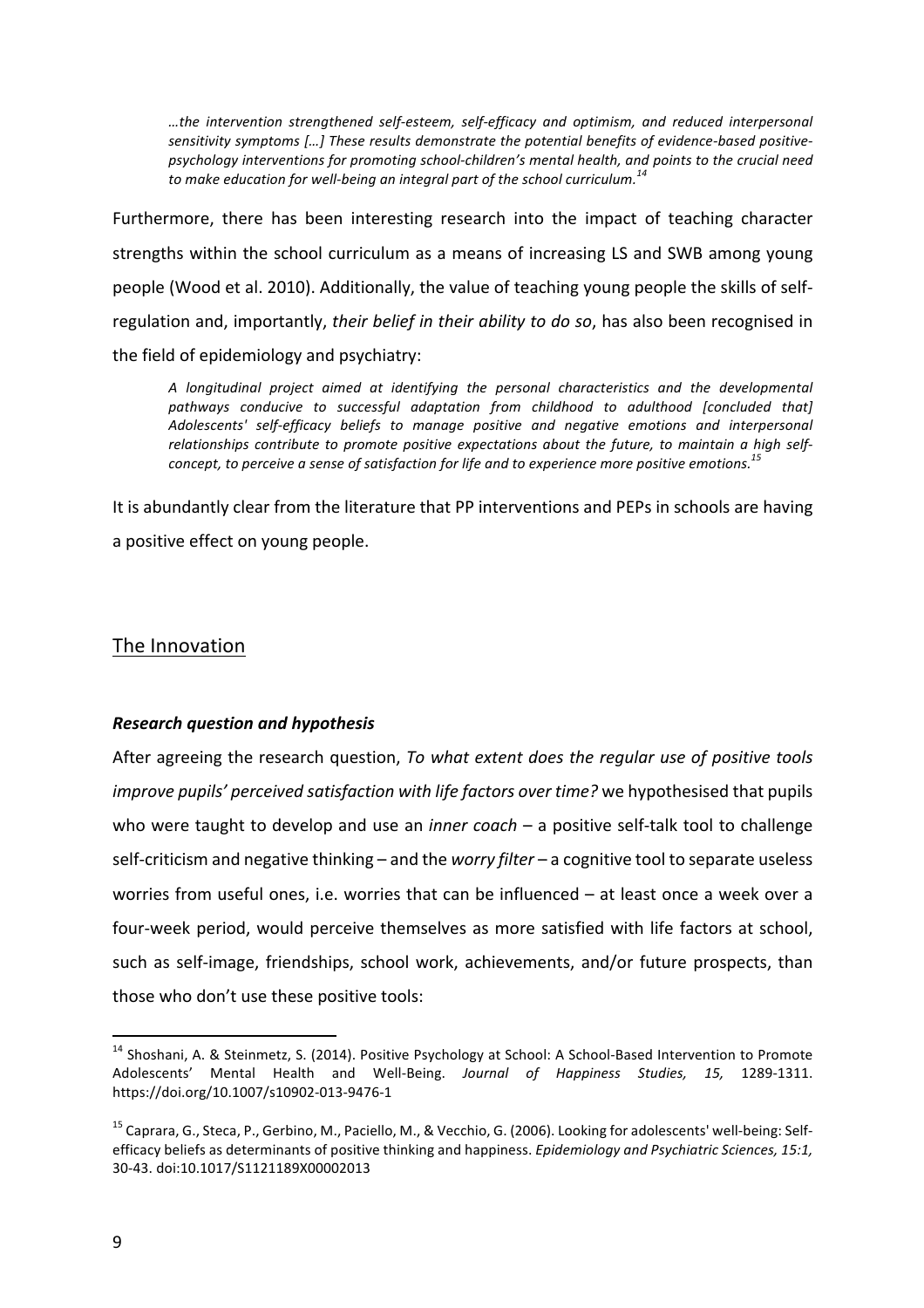We wanted to investigate whether the use of positive tools focusing on self-talk and worry *management could help to address students' satisfaction with these areas, enabling them to control how they respond to situations more effectively and feel empowered that they can positively influence things in their life.<sup>16</sup>*

If our hypothesis proved correct, this would be evidenced by closer distances of these constructs (representing greater satisfaction) to the 'present-self' on the ISEE Goal Setting tool on the Positive App; by answers to questions taken from the Resilience Framework Assessment (RFA) at the start and end of the study; by qualitative feedback; and by more entries on the right hand (positive) side of the Emotional Barometer (EB) tool on the Positive App. (Further information about the methodology and findings of the full PARs Study involving five GDST schools and 131 pupils in Years  $7-12$ , will be of interest, and can read in Appendix 1). In addition to the enquiry into the effect of the innovation on pupils' SWB, this ARP has addressed the question: *To what extent does teaching positive psychology tools impact the academic achievement of pupils?* Results of the innovation have been compared with assessment data from the end of unit in Science tests for pupils in both the experiment and control groups (see Data below).

## *Methodology*

The innovation was conducted over a 4-week period in the Spring Term 2018, from March 1 to 29. It involved 55 female Year 7 participants, including an experiment group (7ECE) and a control group (7NRE). The experiment group and control group were comprised of 28 and 27 students respectively. Prior to the innovation, the experiment group had received three, 1hour Positive lessons, taught weekly by their Head of Year, Evergreen Armstrong (EAG) on:

- emotional literacy, emotional regulation
- The emotional barometer (a Positive App and cognitive tool for emotional regulation)
- $\bullet$  cognitive flexibility/neuroplasticity/positive self-talk

During the study, the experiment group received three further 1-hour Positive lessons on:

- The inner coach
- The worry filter
- Attentional focus

 

<sup>&</sup>lt;sup>16</sup> Appendix 1: Positive PARS Report (2018)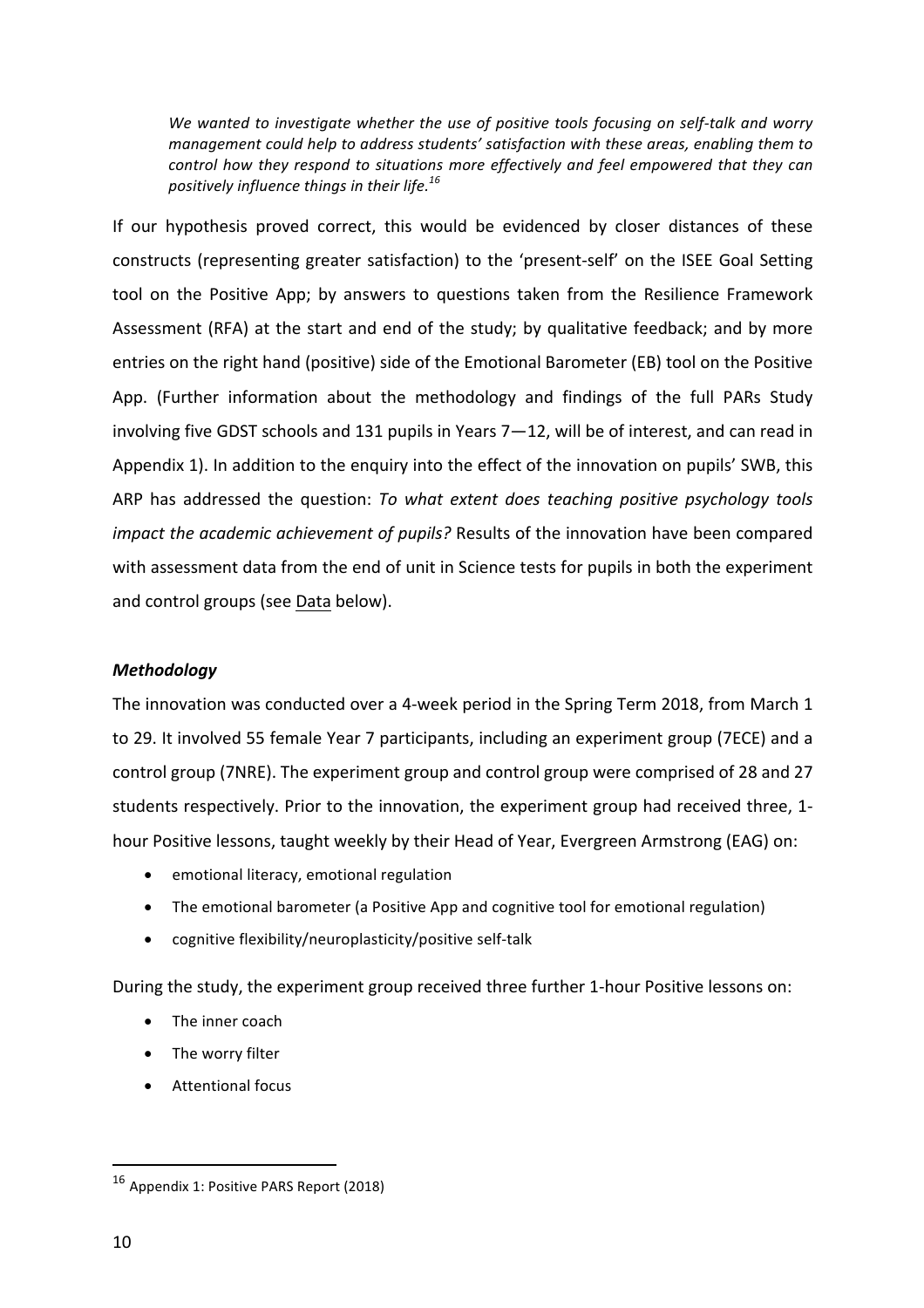Positive lessons were taught to the experiment group by EAG through a variety of activities and pedagogic strategies including teacher and student discussions and debate, paired and group work (both discursive and written, e.g. creating a class inner coach); making, performing, and evaluating dramatic role-plays; researching, reading, and summarising articles on the Positive App Student Newsfeed; and individual reflective writing tasks. (Appendix 3).

In the first week of the innovation all pupils completed a shortened version of the RFA, a survey used to assess general WB. This was made up of 6 questions to measure the girls' general perception of their levels of worry and general LS. Pupils in both the innovation and control group were then introduced to the ISEE Goal Setting tool on the Positive App, and were asked to make a baseline data entry to assess their satisfaction with the five life factors at school (self-image, friendships, school-work, achievements, and future prospects). Pupils in the experiment group were subsequently prompted to make ISEE and EB entries in the Positive App on their school iPads at the start of each lesson (Thursdays P1, PSHE lessons). They were also told that they could continue to make ISEE and EB entries at any time. Control group students had not received any Positive lessons before and did not receive any during the innovation; they were introduced to the ISEE tool at the start, and only prompted to completed an ISEE entry at the start and end of the innovation (March 1 and 29 in Tutor Time). EB entries could be made by pupils in the experiment group at any time, and were made at least once a week, as per the ISEE.

Participating pupils were told about the ARP, and were enthusiastic about being involved. 7ECE pupils understood that their lessons were being used to evaluate the impact of the PSP and the effectiveness of two new tools, which they were eager to try out. They responded with interest and engagement in the lessons. 7NRE pupils understood that they were the 'control' group and looked forward to the Summer Term when they would have the Positive lessons... "When are we having the Positive lessons?" was a frequent refrain during both the set-up and conclusion sessions with 7NRE! Participating pupils were aware of and appreciated the value of the Positive lessons, as evidenced in qualitative feedback gathered after the innovation. Pupils in both the experiment and control groups understood that their responses to the RSA survey questions, and anonymised data on the Positive App, would be used to measure any change over time to their levels of worry and satisfaction in school. Ultimately, 7NRE received their Positive lessons, and benefited from the adaptations EAG made to the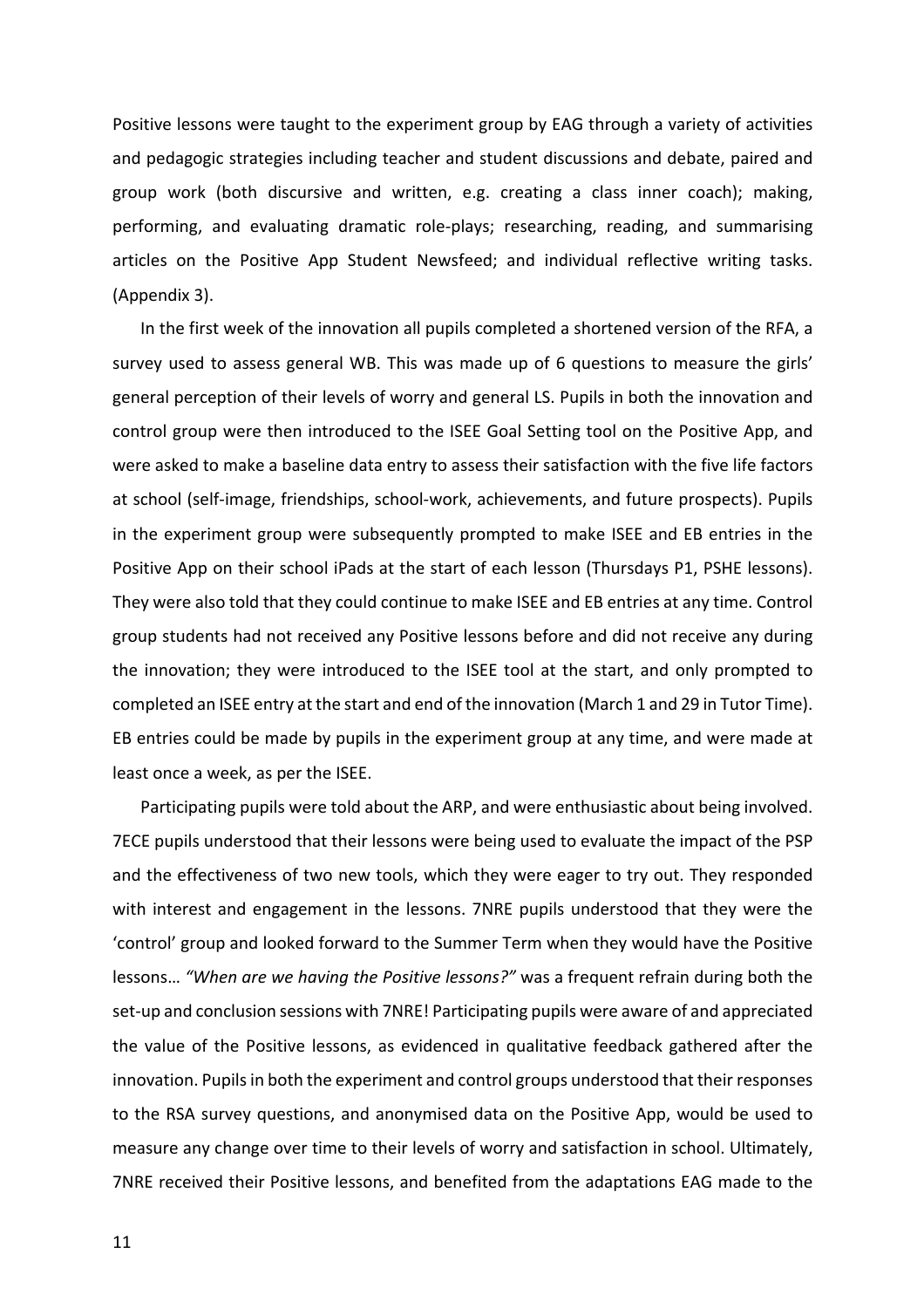SOW after reflecting on its previous rotations with the other three Year 7 classes and the ARP, which aimed at enhancing pupil learning and experience on the PSP.

# Data

### *Primary analytics used to measure the study's outcomes:*

- $\triangleright$  ISEE Goal Setting (self-image friendships school work achievements future prospects)
- $\triangleright$  RFA questions:
- $\circ$  I generally allow my emotions and moods to impact on my behaviour
- o My self-criticism stops me from doing things
- $\circ$  Worrying about failure stops me from doing things
- $\circ$  I find it difficult to stop and control worrying
- o I find my workload manageable
- $\circ$  I am optimistic about my future

The RFA used the following 6 point Likert scale; Strongly Agree, Agree, Slightly Agree, Slightly Disagree, Disagree, Strongly Disagree.

#### *Secondary analytics:*

- $\triangleright$  EB data
- $\triangleright$  Qualitative feedback/interviews from pupils

Reasons for choosing these analytics in particular: ISEE and RFA analytics are directly related to life satisfaction, the key focus of the research study.

#### *Baseline data:*

- $\triangleright$  RFA survey responses
- $\triangleright$  Initial ISEE entries

#### *Post-innovation data and collection:*

- $\checkmark$  Data was collected and analysed by Positive via the Positive App and survey gizmo at the start, throughout, and end of the innovation, and analysed and evaluated in the PARs Study Report;
- $\checkmark$  Positive provided a summary of information on the PARs Study to PHS, including some PHS specific analytics: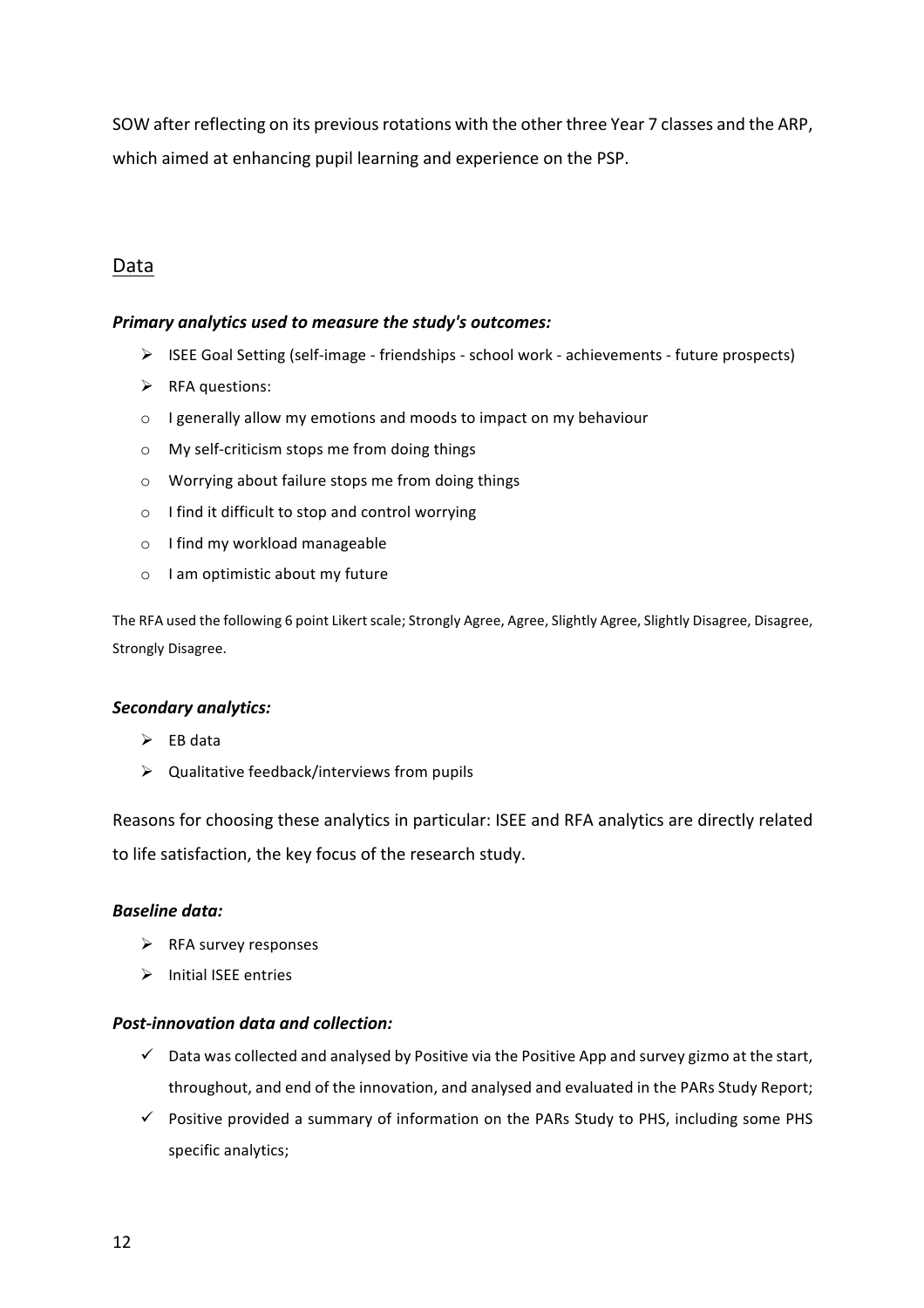- $\checkmark$  EAG interpreted anonymous ISEE entry data for the experiment and control 'teams' on the Positive Teacher App to gather PHS specific data;
- $\checkmark$  EAG gathered feedback from members of the experiment group;
- $\checkmark$  Dr Nick Rolfe (NRE) gathered and interpreted assessment data for end of unit Science tests for pupils in both the experiment and control groups.

# Learning/Observations

### *Analysis of PARS data provided by Positive:*

- In Year 7, the experimental group were far more satisfied with their 'Achievements' and their 'Friendships' after the innovation compared to the control group.
- Furthermore, when analysing the EB data the results showed far greater entries in the Top Right-hand quadrant for the experimental group in Year 7 post-innovation, compared to the control group. This is associated with more positive mood states.
- The ISEE data for Year 7 showed the biggest impact of using positive self-talk, their inner coach and the worry filter tool had been on their satisfaction with their 'Friendships'.
- In Year 7, the ISEE data shows that the innovation greatly increased students satisfaction with 'Achievements'. This may be due to using the Inner Coach tool to remind them what they have done well, and to act as a guiding figure which encourages and gives them positive self-talk whilst in the classroom.
- There were no specific Year 7 or PHS differences for the RFA questionnaire pre and post the intervention (however there was an overall difference in all of the girls finding their workload more manageable after the intervention if they were in the experimental group).

## **Interpretation of the ISEE data from the Positive Teacher-App:**

**Self-image** – Perceptions of satisfaction with self-image were slightly higher in the control group than in the experiment group at the start of the innovation. They stayed roughly the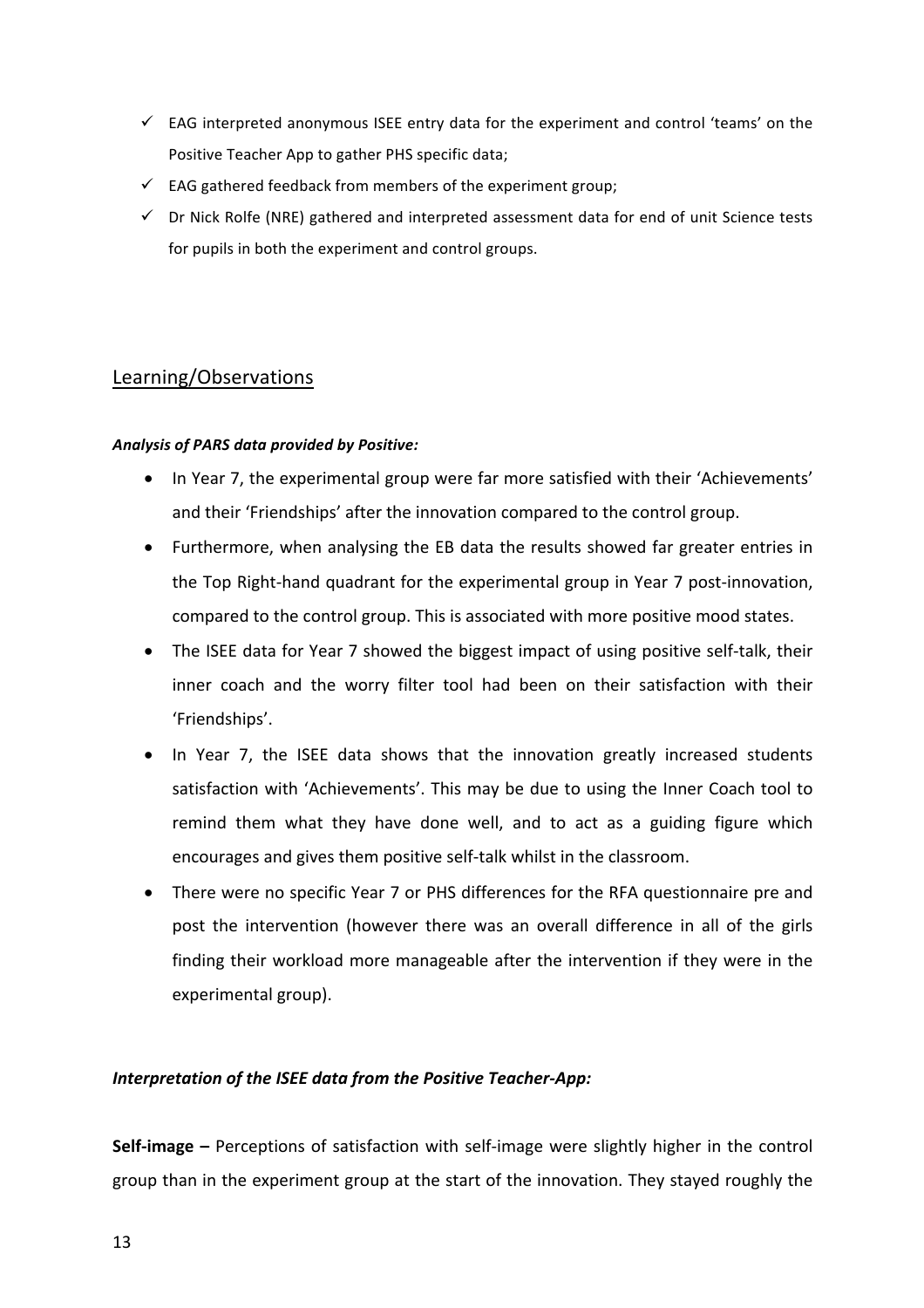same in the control group but had improved enough in the experiment group to be marginally higher than the control group by the end of the innovation.

**Friendships** – perceptions of satisfaction with friendships were markedly higher in the experiment group than the control group at the start of the innovation, and remained higher than the control group throughout the innovation. While this was the construct that the full PARS Study saw the most significant improvement in satisfaction for Year 7, at PHS satisfaction with friendship stayed roughly the same in both control and experiment groups.

**School-work** – The experiment and control groups had equal levels of satisfaction with school-work at the start of the innovation. They were the same for the control group at the end of the innovation and marginally higher for the experiment group.

**Achievements** – Perceived satisfaction with achievements was slightly higher in the control group at the start of the innovation. They stayed roughly the same for the control group however the experiment groups' improved to the point of being equal to the control groups'. It will be interesting to see whether there is any correlation between the experimental group's improvement in their levels of perceived satisfaction with achievements and their attainment data (in Science).

**Future Prospects** – It was notable that at the start of the innovation that both the experiment and control groups perceived themselves the least satisfied with this life factor of the five life factors being considered, and notably less so. The control group's perceived level of satisfaction with future prospects had stayed roughly the same by the end of the innovation, while the experiment group's level of perceived satisfaction had made a marginal increase.

#### **Pupil response to the innovation:**

After the innovation, EAG asked pupils from the experiment group if they could share their thoughts about the PSP, the inner-coach, and the worry filter tools particularly in terms of the life factors at school we had been considering. Three pupils were keen to meet with EAG and agreed to being quoted for the ARP as follows (at this point they were not told the data findings of the innovation):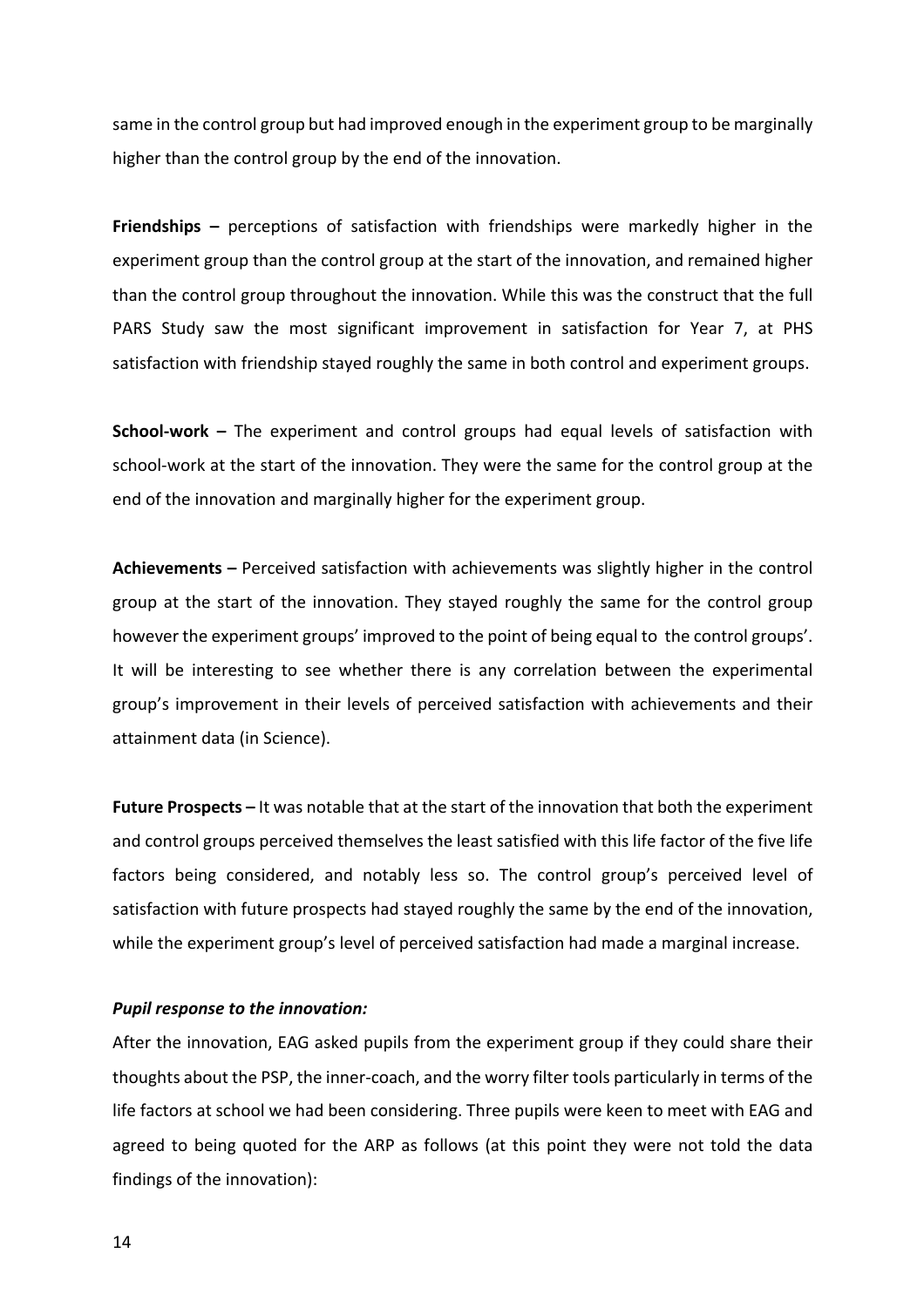#### **Pupil X:**

"I thought the Worry Filter and the Inner Coach were really useful because I used to worry about lots *of pointless things; for example, the worry filter helped me separate the things that were useful worries* and I could help change, from the worries I couldn't influence."

*"I think the worry filter really helped with school work because I was more focused and wasn't*  distracted by unnecessary thoughts and worries."

*"The inner coach* – whenever I got a low mark I would always criticise myself but then when I was taught the inner coach I'd use more positive self-talk, saying more constructive advice to myself such as, 'Next time you can check that you fully understand the topic before the test.'"

#### **Pupil Y:**

*"The Positive course was really good because it encouraged me to be more positive, and using the tools*  and app I found myself more happy generally."

*"I found the inner coach the best one because it helped with school work, achievements, and friendships* because *I* could push myself more and know what to do in a difficult situation; for example, *if* I had a problem with a friend, it helped me decide what to do and to do the right thing."

"The worry filter helped with achievements because if I worried less I could focus more."

#### **Pupil Z:**

"I thought the worry filter and inner coach were the best because it was something I had to remember, so it was something I had to do in my head rather than on an app, so you could use it all the time... It *helped* me be less of a negative person particularly with my attitude to achievements and results, so *I'm speaking to myself more constructively."* 

*"The EB was good because it made you think about your emotions."*

The pupils were then told the headline findings of the innovation  $-$  that the lessons and tools appeared to have had a positive impact on how satisfied they saw themselves to be with life factors at school, particularly with achievements, and it was noted by the pupils that this was in line with their responses earlier, and when asked by EAG why this might be they suggested for the reasons they had already given. When then asked why they thought it appeared that perceived satisfaction with the other factors were not influenced as much the girls weren't immediately sure of an answer however after a few moments thinking, Valentina Crespo replied, "Self-image is hard to influence and I feel like everyone has a pretty good self-image anyway." She went on to say they might have had an impact on how satisfied they were with friendships "...because everyone was using the tools at the same time, so when they thought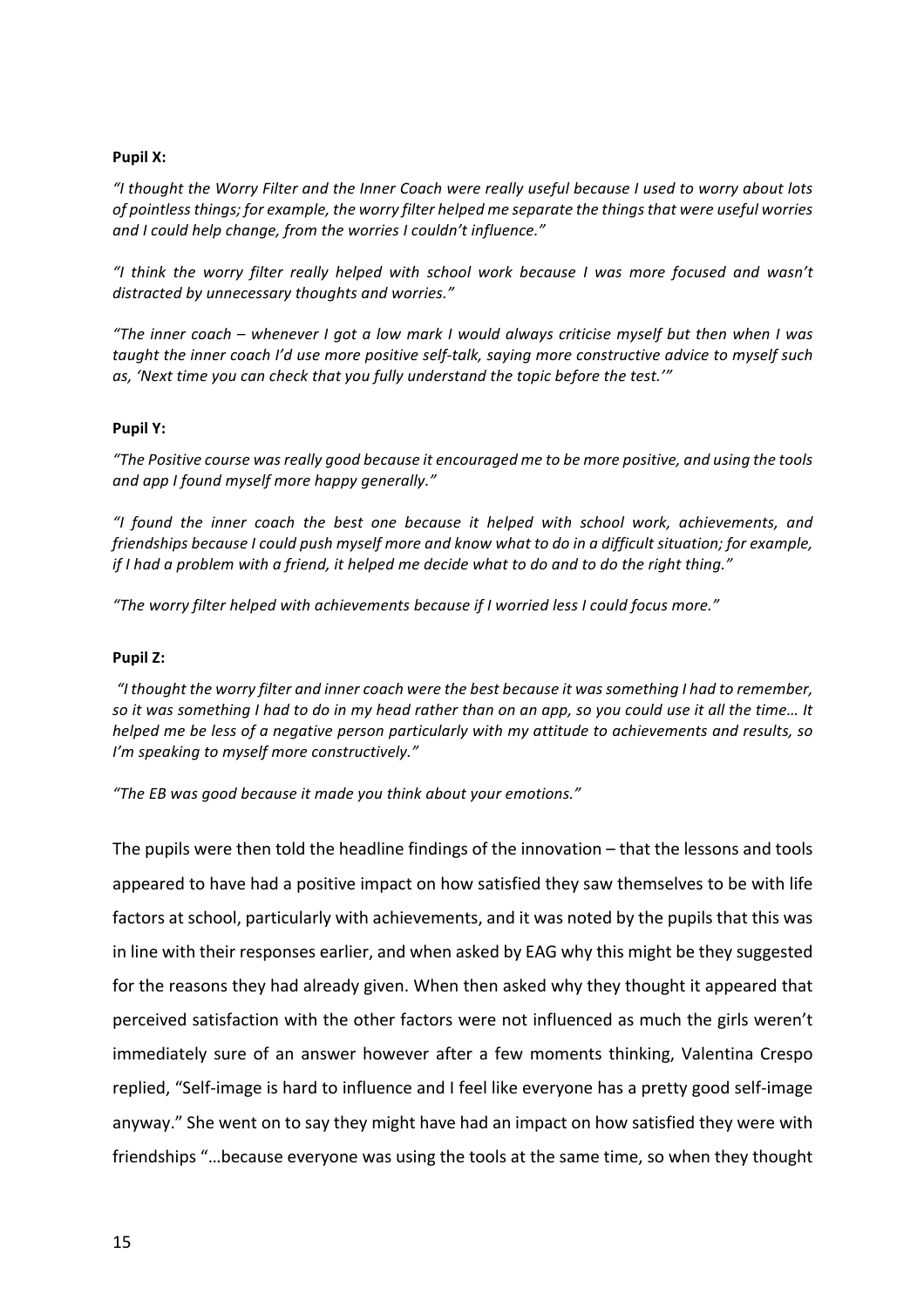about their friendships they would feel more positive, and then their friends would be able to tell that *their* friends were feeling more positive about them, and that would make them feel more positive, so everyone was positively effecting each other." EAG noted that this reflected the social influence/social wifi aspect of the PSP, and the pupils agreed.

An interesting note on self-image: when discussing and exploring self-image at school  $-$  framing this and the other four constructs as a positive life-factor  $-$  a pupil participating in the experiment group queried whether we were considering physical or mental self-image. They shared how, for them, their self-image was more about the picture they held of their character and personality rather than their body-image. The class came to agree that we would leave it up to individuals how best to interpret and define 'self-image'. Ahead of any future ARP making reference to this life factor it would be useful to identify whether we are interested in pupils' perceptions of body-image or self-image; comments from pupils suggested that while the two might be related and mutually influential, they are understood as two separate constructs.

#### Assessment Data from End of Unit Science Tests for control and experiment groups:

Following the innovation, the end of unit test results in Science of pupils in both the experiment and control groups were collated and analysed. Looking at this data, we can be 95% confident that the academic achievement in Science of the experiment group improved more than the control group.

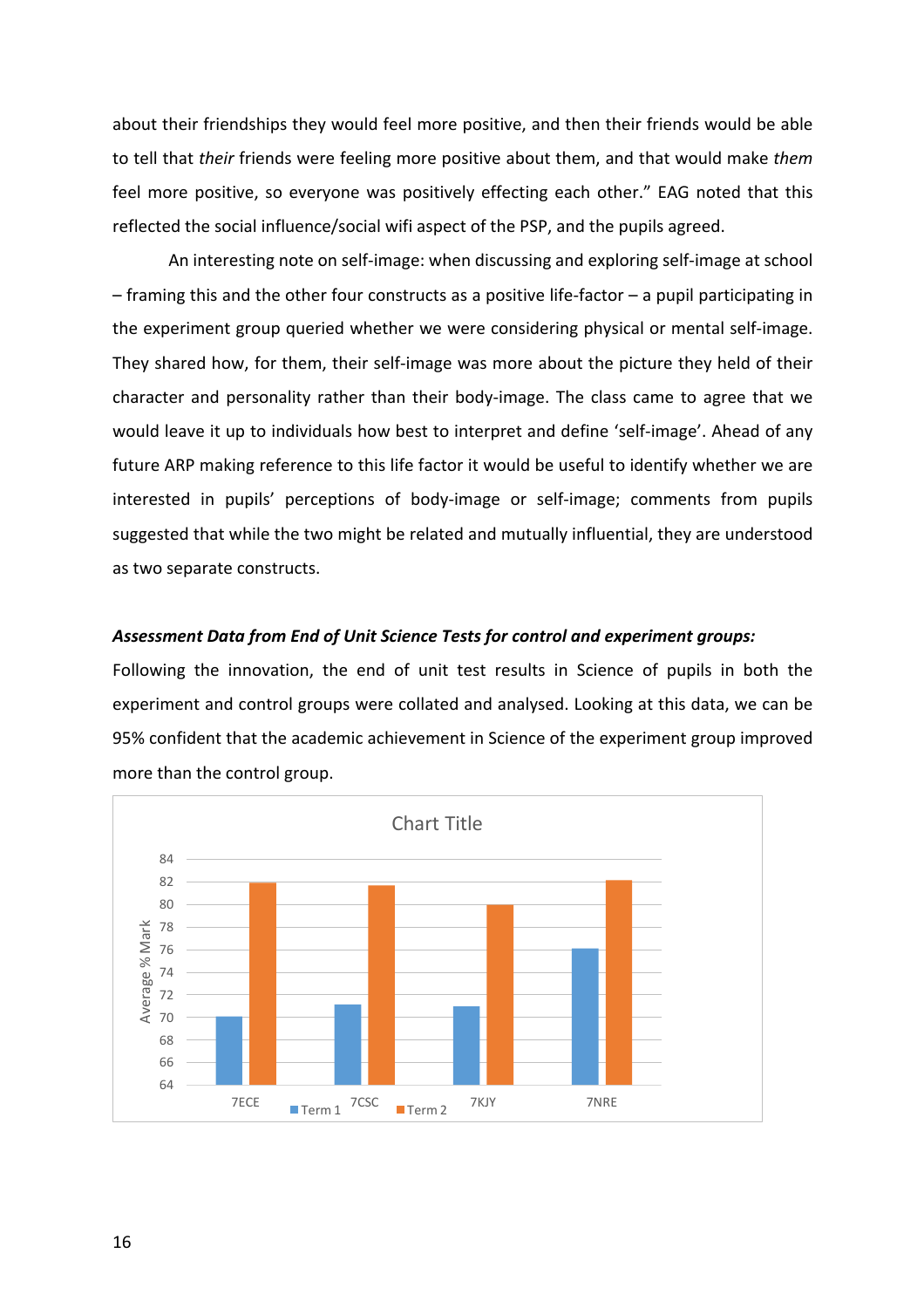The effect size is large  $(d=0.86)$ , which corresponds to the experiment group scoring an average of 6 percentage points higher than the control group. Pupils were taught Science in different groups to the experiment and control groups (i.e. not in their Form Tutor groups) and Science teachers were not aware of which pupils in their classes were in the PSP control and experiment classes, mediating for a 'whole-group' progress effect. **There appears to be a positive correlation between using cognitive tools to strengthen self-belief/mitigate**  worries and making academic progress in Science. There are limitations to be aware of firstly, the control group started about 7 percentage points above the test group, so they would have had a more difficult job improving. Secondly, although the effect size is large statistically, 6 percentage points corresponds to 2 marks in the test, so is a modest improvement. Nonetheless, pupils in the experiment group have made more objective progress in Science than those in the control group, and this is aligned with pupils' subjective measures of satisfaction with achievements, as evidenced in the ISEE data. As discussed above, this may be a reciprocal effect however the weight of the research arguing for the positive effect of high self-efficacy beliefs on pupil performance, considered alongside evidence from the innovation indicating a positive effect of the tools taught to the experiment group on self-belief (including self-efficacy beliefs about abilities in terms of school-work and achievement) suggest that this improvement in Science could in part be an effect of pupil's participation in the innovation.

# Evaluation/Reflection/Impact

There are some limitations to reflect on and evaluate the means of overcoming ahead of running future ARPS on school WB. The most significant of these is debate over the reliability of self-reports as a measure of LS and SWB (Deiner, 2009). Self-reports of high LS do not necessary equate with self-reports of high positive/low negative affect, which is problematic for SWB research; a person could report feeling satisfied with certain life factors and also report feeling miserable and vice versa. In addition to this, people often inflate their level of LS in self-reports and there is a risk of participants reporting how they think they should feel instead of how they actually feel (Argyle, 2001). Psychologists however agree that self-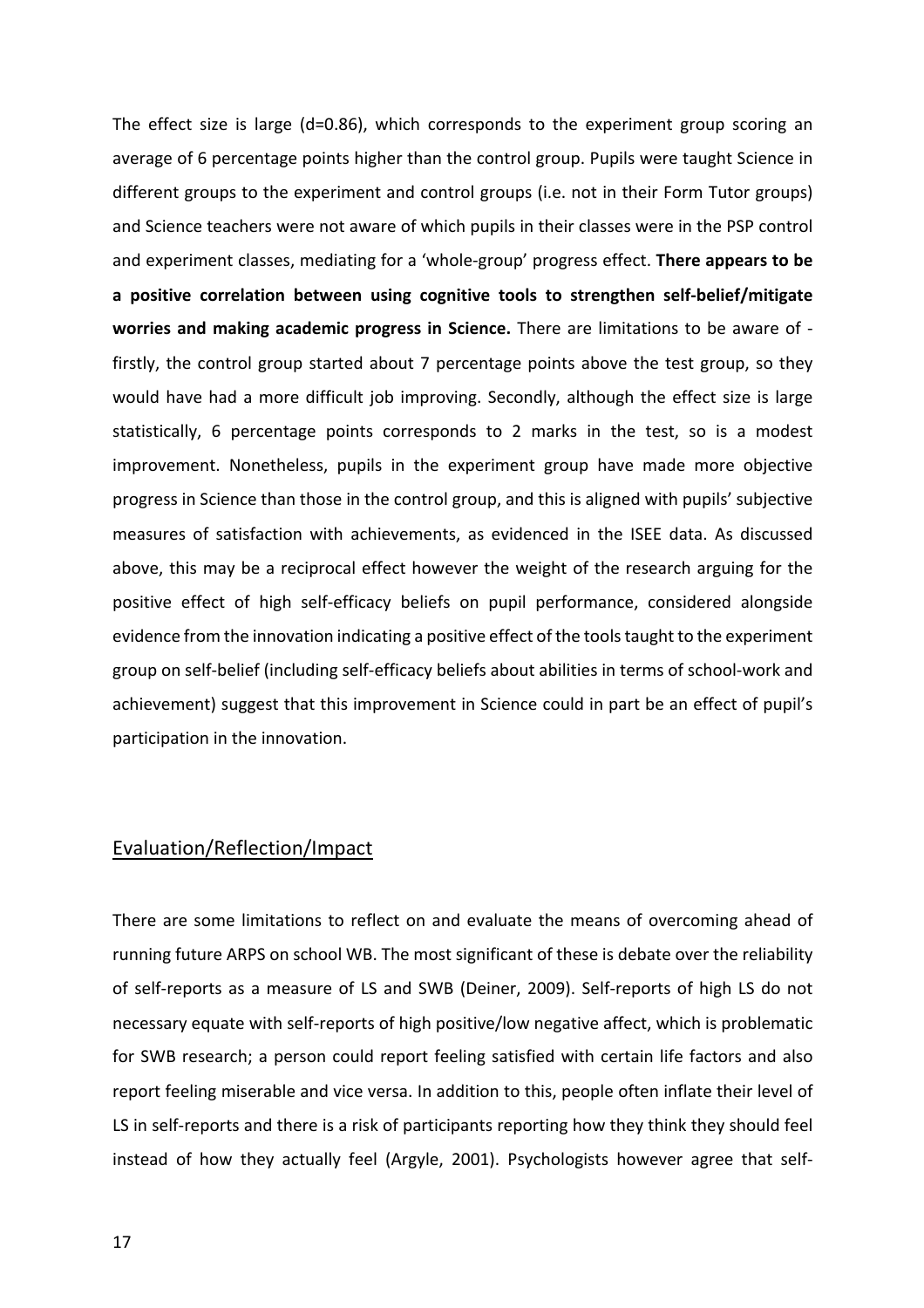reporting, while not without its limitations, is currently the best and only way we have of measuring SWB. It is proposed that the use of the Positive App to collect data for this ARP might have assisted in overcoming some of these limitations; it may be the case that young/people are more likely to provide reliable self-reports via app based tools than traditional self-reporting methods, due to the possibility of greater feelings of anonymity and distance from the research potentially created by the personal and habitual use of a digital device and app. The effect of Apps and personal digital devices on the reliability of selfreports, particularly the self-reports of young people, would be of interest to any future action research utilising the Positive App as a data collection and measurement tool.

One-off questionnaires that conspicuously top and tail research could cause cooperation bias and the provision of answers that participants believe the researcher wants to hear. The possibility of cooperation bias was low in this ARP as pupils were briefed to be open and honest in how they were feeling. The RFA questions used in the PARS Study were related to pupil worries and some of the constructs of life at school being explored, and in this respect were most appropriate. However, there are more specific measures of adolescent SS and SWB available, which it would be interesting to investigate further. An example of this is the Student Subjective Wellbeing Questionnaire (SSWQ), 'a 16-item self-report instrument for assessing youths' subjective wellbeing at school, which operationalized via 4 subscales measuring school connectedness, academic efficacy, joy of learning, and educational purpose<sup>'17</sup> with promising results for the study of SS and overall pupil SWB.

An assumption of this ARP is that increasing positive self-beliefs  $-$  particularly selfefficacy beliefs – leads to greater perceptions of LS, and that this correlates to achievement. In reflecting on this assumption, it is recognised that someone could hold low self-efficacy beliefs about a certain area of their life and still report high satisfaction with it (if they weren't particularly goal orientated or driven in this area). Conversely, someone could hold high selfefficacy beliefs (say their ability in Science) but report low satisfaction with it *either* because it isn't an area they care to be more capable in *or* because it's an area they care a great deal about being capable in; what is of importance is how *driven* a person is in a particular area of

 $17$  Renshaw, T. L., Long, A. C. J., & Cook, C. R. (2015). Assessing adolescents' positive psychological functioning at school: Development and validation of the Student Subjective Wellbeing Questionnaire. *School Psychology Quarterly, 30:4,* 534-552. http://dx.doi.org/10.1037/spq0000088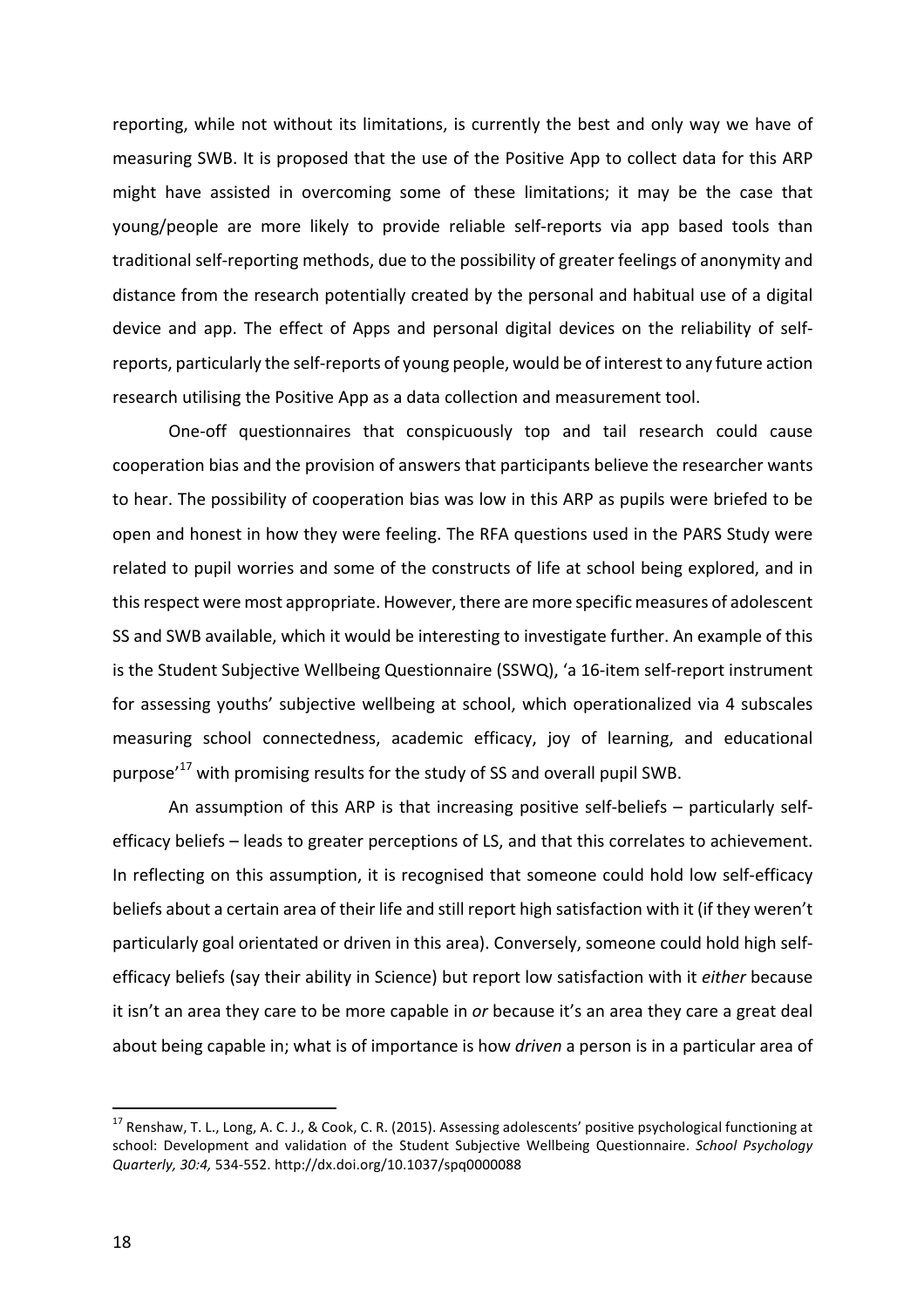their life. This is relevant to the interpretation of the correlation between the pupils' perceived satisfaction with life factors at school, their results in Science, and the use of the ISEE Goal Setting tool in the Positive App because the tool is designed to motivate drive in the factors of life it constructs for users while also being a source of data about that drive. Further research into the relationship between goal setting, drivers, self-efficacy, and LS would be of interest to future action research related to pupil SWB and achievement making use of the ISEE tool both as a positive intervention and source of research data.

#### **Conclusions**

A great deal of PP can seem intuitive on first encounter however participating in the PSP and carrying out this ARP has evidenced how meaningful and valuable a PEP can be to pupils' SWB. Teaching the positive tools and researching further into their groundings in PP has meant engaging in robust academic underpinnings of those intuitive and common-sense instincts, whilst simultaneously honing the skills required to turn theoretical ideas about how to improve teachers and pupils' WB into practical habits of mind and positive action.

If this research leads to a collective agreement amongst colleagues that WB can, and should, be taught within school  $-$  through the ethos, pastoral care, co-curricular opportunities, and a PEP such as the PSP – and builds recognition that there is a correlation between pupil's SWB and their objective academic success, then the means of measuring and promoting pupil's SWB must be further embedded into departmental planning, teaching, and review; we must create, in its fullest conception, wellbeing within school. It is hoped that this ARP will spark curiosity, convince, and inspire colleagues to continue to drive forward the promotion of WB, for pupils and for fellow teachers at PHS.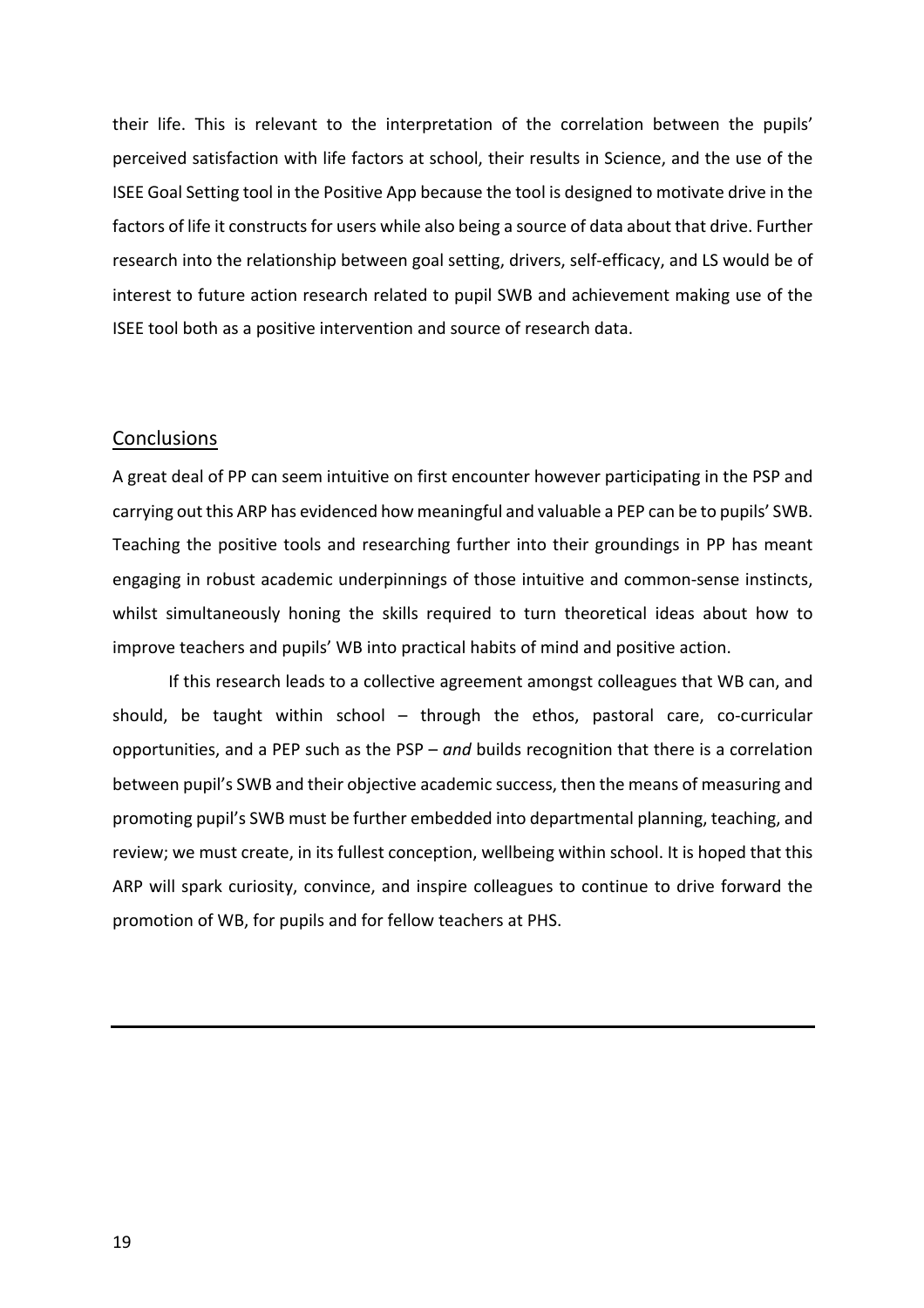Possible directions for action research into pupil and school WB and potential topics for future ARPS:

- parallel studies of the PSP with other classes, years, and groups of pupils (e.g. G&T, SEN)
- the impact of Positive's parent programme
- whole school satisfaction and SWB of pupils throughout all or in various years
- the relationship between self-efficacy beliefs and achievements within departments
- the relationship between teachers' self-efficacy beliefs and those of their pupils'
- the relationship between pupils' satisfaction with non-academic aspects of school life  $-$  e.g. friendships - and their academic achievements
- the impact of whole school initiatives based on tenants of PP such as Gratitude and Flow on SWB
- the impact of the PSP at different times of the year for different groups of pupils
- pupil led ARPS e.g. Pupil Wellbeing Reps creating WB ARP innovations alongside teachers, to promote pupil voice, collaboration, and positivity

## APPENDICES

Appendix 1: Positive PARS Report Appendix 2: The State of Positive Education Report Appendix 3: Year 7 Positive SOW & PARS Study SOW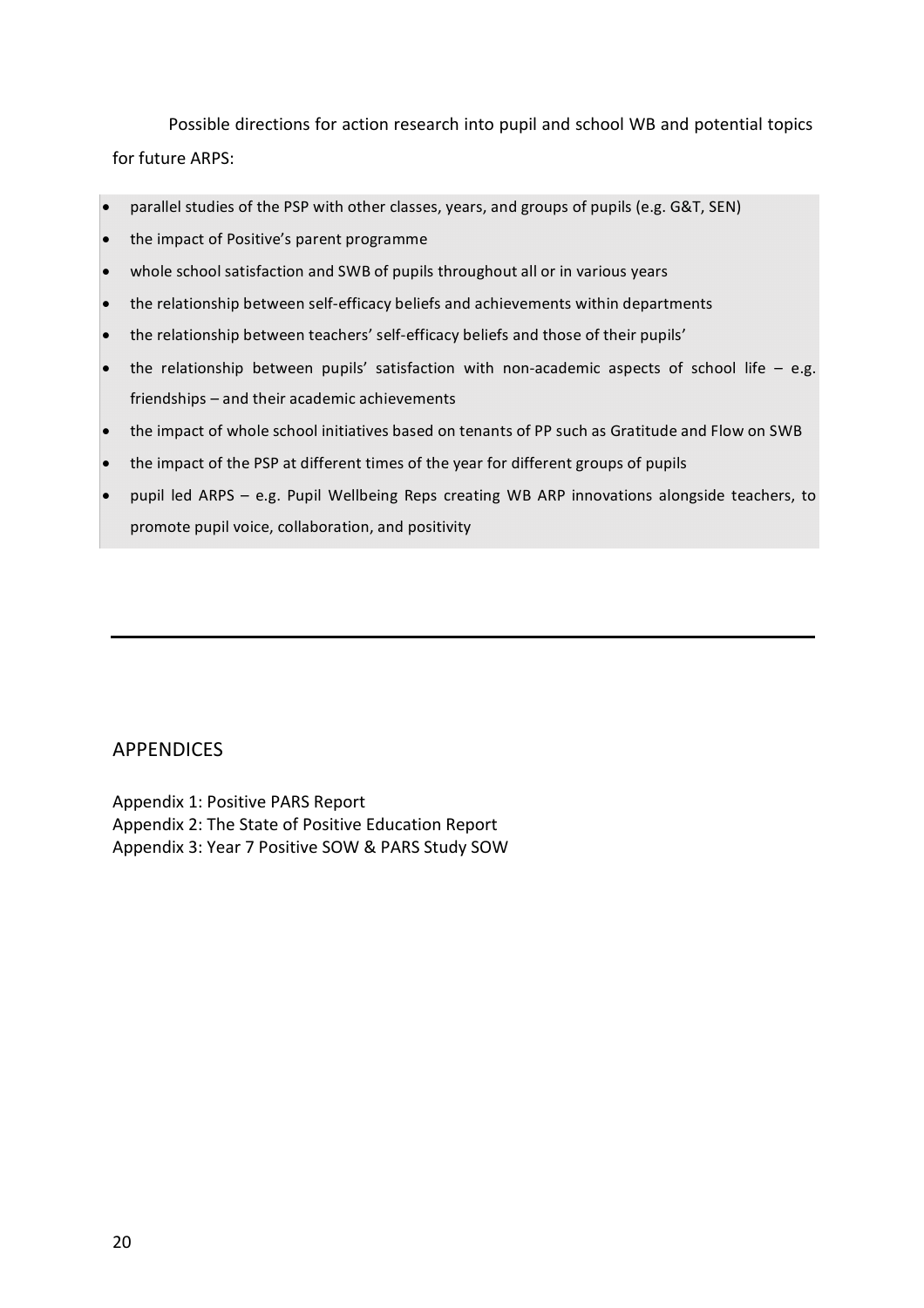# Bibliography

Argyle, M. (2001). The Psychology of Happiness, Second Edition. East Sussex: Routledge.

Bandura, A. (2005). Adolescent Development from an Agentic Perspective. In Pajares, F., & Urdan, T. (2005) (Eds.), Self-Efficacy Beliefs of Adolescents. Connecticut: Information Age Publishing.

Brown Kirschman K.J., Johnson, R.J., Bender, J.A., & Roberts, M.C. (2009). Positive Psychology for Children and Adolescents: Development, Prevention, and Promotion. In Lopez, S.J., & Snyder, C.R. (Eds.), *The Oxford Handbook of Positive Psychology, Second Edition* (pp. 133-148). Oxford: Oxford University Press.

Casas, F., Bălțătescu, S., Bertran, I. et al. (2013). School Satisfaction Among Adolescents: Testing Different Indicators for its Measurement and its Relationship with Overall Life Satisfaction and Subjective Well-Being in Romania and Spain. *Social Indicators Research 111:3,* 665-681. https://doi.org/10.1007/s11205-012-0025-9

Caprara, G., Steca, P., Gerbino, M., Paciello, M., & Vecchio, G. (2006). Looking for adolescents' wellbeing: Self-efficacy beliefs as determinants of positive thinking and happiness. *Epidemiology and Psychiatric Sciences, 15:1,* 30-43. doi:10.1017/S1121189X00002013

Cowie, H., Boardman, C., Dawkins, J., & Jennifer, D. (2004). *Emotional Health and Well-Being: A Practical Guide for Schools.* London: Paul Chapman Publishing.

Danielsen, A.G., Samdal, O., Hetland, J., & Wold, B. (2009). School-Related Social Support and Students' Perceived Life Satisfaction. *The Journal of Educational Research, 102:4,* 303- 320. DOI: 10.3200/JOER.102.4.303-320

Deak, J., & Adams, D. (2010). *How Girls Thrive.* Green Blanket Press.

Diener, E., Oishi, S., Lucas, R.E. (2009). Subjective Well-Being: The Science of Happiness and Life Satisfaction. In Lopez, S.J., & Snyder, C.R. (Eds.), *The Oxford Handbook of Positive Psychology, Second Edition* (pp. 187-194). Oxford: Oxford University Press.

Ferron, J., Suldo, S., & Thalji, A. (2011). Longitudinal academic outcomes predicted by early adolescents' subjective well-being, psychopathology, and mental health status yielded from a dual factor model. *The Journal of Positive Psychology, 6:1,* 17-30. DOI: 10.1080/17439760.2010.536774

Fogle, L.M., Huebner, E.S., & Laughlin, J.E. (2002). The Relationship between Temperament and Life Satisfaction in Early Adolescence: Cognitive and Behavioral Mediation Models. *Journal of Happiness Studies, 3:4,* 373-392. https://doi.org/10.1023/A:1021883830847

Gilbert, P., & Irons, C. (2008). Shame, self-criticism, and self-compassion in adolescence. In A. Allen, A. & Sheeber, L. (Eds.), *Adolescent Emotional Development and the Emergence of Depressive Disorders* (pp. 195-214). Cambridge: Cambridge University Press. DOI: 10.1017/CBO9780511551963.011

Helseth, S. & Misvær, N. (2010). Adolescents' perceptions of quality of life: what it is and what matters. *Journal of Clinical Nursing, 19:9-10,* 1454-1451. https://doi.org/10.1111/j.1365-2702.2009.03069.x

Huebner, E.S. (2004). Research on Assessment of Life Satisfaction of Children and Adolescents. *Social Indicators Research, 66:3,* 3-33. https://doi.org/10.1023/B:SOCI.0000007497.57754.e3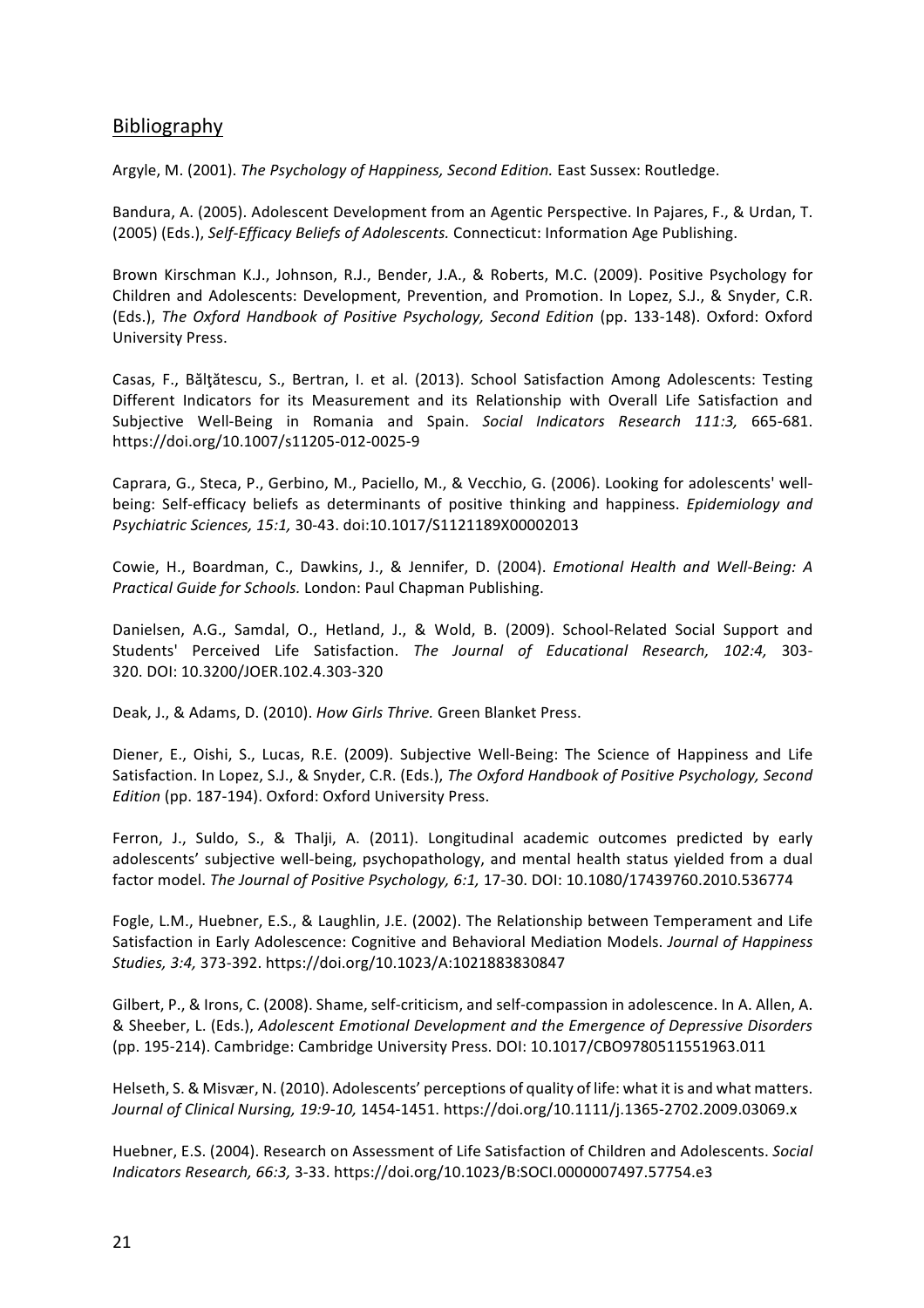Huebner, E.S., Ash, C., & Laughlin, J.E. (2001). Life Experiences, Locus of Control, and School Satisfaction in Adolescence. *Social Indicators Research 55:2.* 167-183. https://doi.org/10.1023/A:1010939912548

Huebner, E.S., Gilman, R., Reschly, A.L., & Hall, R. (2009). Positive Schools. In Lopez, S.J., & Snyder, C.R. (Eds.), *The Oxford Handbook of Positive Psychology, Second Edition* (pp. 561-568). Oxford: Oxford University Press.

Huebner, E.S., & Kimberly, J.H (2015). Life Satisfaction and Academic Performance in Early Adolescents: Evidence for Reciprocal Association. *Journal of School Psychology, 53:6, 479-91* 

Katja, R., Åstedt-Kurki, P., Marja-Terttu, T., & Pekka, L. (2009). Relationships Among Adolescent Subjective Well-Being, Health Behavior, and School Satisfaction. Journal of School Health, 72:6, 243-249. https://doi.org/10.1111/j.1746-1561.2002.tb07337.x

Lerner, R.M. (2009). The Positive Youth Development Perspective: Theoretical and Empirical Bases of a Strengths-Based Approach to Adolescent Development. In Lopez, S.J., & Snyder, C.R. (Eds.), The *Oxford Handbook of Positive Psychology, Second Edition* (pp. 149-164). Oxford: Oxford University Press.

Linley., P.A., Joseph, S., Maltby, J., Harrington, S., & Wood, A.M. (2009). Positive Psychology Applications. In Lopez, S.J., & Snyder, C.R. (Eds.), *The Oxford Handbook of Positive Psychology, Second Edition* (pp. 35-48). Oxford: Oxford University Press.

Lomas, T., Hefferon, K., Ivtzan, I. (2014, 2017). *Applied Positive Psychology: Integrated Positive Practice.* London: Sage Publications.

Ma C.Q., & Huebner, E.S. (2008). Attachment relationships and adolescents' life satisfaction: Some relationships matter more to girls than boys. *Psychology in Schools, 45:2, 177-190*. https://doi.org/10.1002/pits.20288

Maddux, J.E. (2009). Self-Efficacy: The Power of Believing You Can. In Lopez, S.J., & Snyder, C.R. (Eds.), The Oxford Handbook of Positive Psychology, Second Edition (pp. 335-344). Oxford: Oxford University Press.

Marques, S.C., Pais-Ribeiro, J.L. & Lopez, S.J. (2011). The Role of Positive Psychology Constructs in Predicting Mental Health and Academic Achievement in Children and Adolescents: A Two-Year Longitudinal Study. Journal of Happiness Studies 12:6, 1049-1062. https://doi.org/10.1007/s10902-010-9244-4

Moksnes, U.K. & Espnes, G.A. (2013). Self-esteem and life satisfaction in adolescents—gender and age as potential moderators. *Quality of Life Research 22, 2921-2928*. https://doi.org/10.1007/s11136-013-0427-4

Pajares, P., & Schunk, D. H. (2001). Self-Beliefs and Schools Success: Self-Efficacy, Self-Concept, and School Achievement. In Riding, R.J., & Rayner, S. G., (Eds.), *Self-Perception. International Perspectives on Individual Differences, Vol.* 2 (pp. 239-266). Westport: Ablex Publishing.